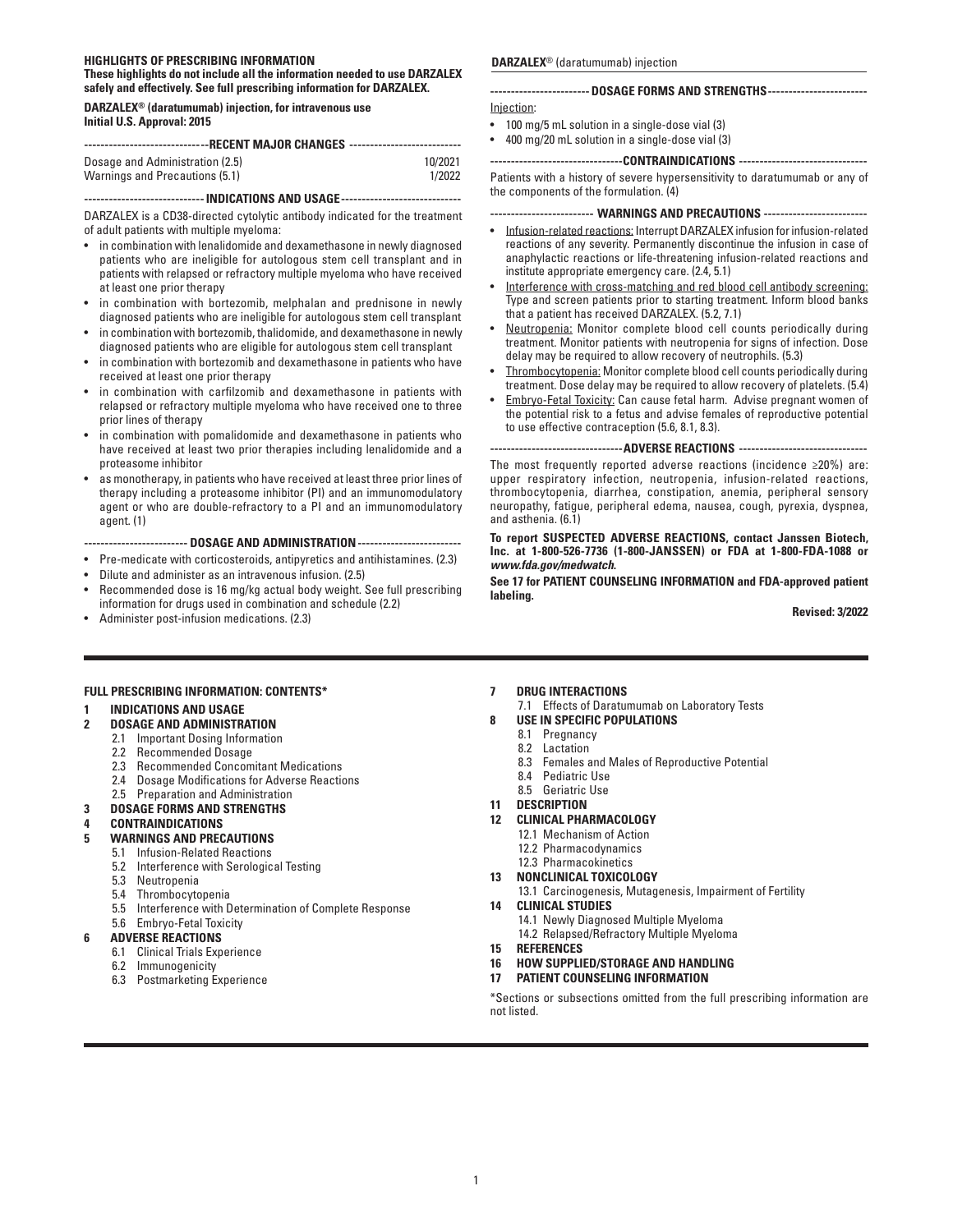## **FULL PRESCRIBING INFORMATION**

#### **1 INDICATIONS AND USAGE**

DARZALEX is indicated for the treatment of adult patients with multiple myeloma:

- in combination with lenalidomide and dexamethasone in newly diagnosed patients who are ineligible for autologous stem cell transplant and in patients with relapsed or refractory multiple myeloma who have received at least one prior therapy.
- in combination with bortezomib, melphalan and prednisone in newly diagnosed patients who are ineligible for autologous stem cell transplant.
- in combination with bortezomib, thalidomide, and dexamethasone in newly diagnosed patients who are eligible for autologous stem cell transplant.
- in combination with bortezomib and dexamethasone in patients who have received at least one prior therapy.
- in combination with carfilzomib and dexamethasone in patients with relapsed or refractory multiple myeloma who have received one to three prior lines of therapy.
- in combination with pomalidomide and dexamethasone in patients who have received at least two prior therapies including lenalidomide and a proteasome inhibitor.
- as monotherapy, in patients who have received at least three prior lines of therapy including a proteasome inhibitor (PI) and an immunomodulatory agent or who are double-refractory to a PI and an immunomodulatory agent.

## **2 DOSAGE AND ADMINISTRATION**

#### **2.1 Important Dosing Information**

- Administer pre-infusion and post-infusion medications *[see Dosage and Administration (2.3)]*.
- Administer only as an intravenous infusion after dilution in 0.9% Sodium Chloride Injection, USP *[see Dosage and Administration (2.5)].*
- DARZALEX should be administered by a healthcare provider, with immediate access to emergency equipment and appropriate medical support to manage infusion-related reactions if they occur *[see Warnings and Precautions (5.1)].*
- Type and screen patients prior to starting DARZALEX *[see Warnings and Precautions (5.2)]*.

## **2.2 Recommended Dosage**

## Monotherapy and In Combination with Lenalidomide (D-Rd) or Pomalidomide (D-Pd) and Dexamethasone

The DARZALEX dosing schedule in Table 1 is for combination therapy (4-week cycle regimens) and monotherapy as follows:

- combination therapy with lenalidomide and low-dose dexamethasone for newly diagnosed patients ineligible for autologous stem cell transplant (ASCT) and in patients with relapsed/refractory multiple myeloma
- combination therapy with pomalidomide and low-dose dexamethasone for patients with relapsed/refractory multiple myeloma
- monotherapy for patients with relapsed/refractory multiple myeloma.

The recommended dose of DARZALEX is 16 mg/kg actual body weight administered as an intravenous infusion according to the following dosing schedule:

## **Table 1: DARZALEX Dosing Schedule in Combination With Lenalidomide or Pomalidomide (4-Week Cycle) and Low-Dose Dexamethasone and for Monotherapy**

| <b>Weeks</b>                                  | <b>Schedule</b>                    |
|-----------------------------------------------|------------------------------------|
| Weeks 1 to 8                                  | weekly (total of 8 doses)          |
| Weeks 9 to 24 <sup>a</sup>                    | every two weeks (total of 8 doses) |
| Week 25 onwards until disease<br>progressionb | every four weeks                   |

<sup>a</sup> First dose of the every-2-week dosing schedule is given at Week 9

<sup>b</sup> First dose of the every-4-week dosing schedule is given at Week 25 For dosing instructions of combination agents administered with DARZALEX, *see Clinical Studies (14)* and manufacturer's prescribing information.

In Combination with Bortezomib, Melphalan and Prednisone (D-VMP)

The DARZALEX dosing schedule in Table 2 is for combination therapy with bortezomib, melphalan and prednisone (6-week cycle regimen) for patients with newly diagnosed multiple myeloma ineligible for ASCT.

The recommended dose of DARZALEX is 16 mg/kg actual body weight administered as an intravenous infusion according to the following dosing schedule:

#### **Table 2: DARZALEX Dosing Schedule in Combination With Bortezomib, Melphalan and Prednisone ([VMP], 6-Week Cycle)**

| <b>Weeks</b>                                              | Schedule                              |
|-----------------------------------------------------------|---------------------------------------|
| Weeks 1 to 6                                              | weekly (total of 6 doses)             |
| Weeks 7 to 54 <sup>a</sup>                                | every three weeks (total of 16 doses) |
| Week 55 onwards until disease<br>progression <sup>b</sup> | every four weeks                      |

<sup>a</sup> First dose of the every-3-week dosing schedule is given at Week 7

<sup>b</sup> First dose of the every-4-week dosing schedule is given at Week 55

For dosing instructions of combination agents administered with DARZALEX *see Clinical Studies (14.1).*

In Combination with Bortezomib, Thalidomide and Dexamethasone (D-VTd) The DARZALEX dosing schedule in Table 3 is for combination therapy with bortezomib, thalidomide, and dexamethasone (4-week cycle regimen) for patients with newly diagnosed multiple myeloma eligible for ASCT. The recommended dose of DARZALEX is 16 mg/kg actual body weight administered

as an intravenous infusion according to the following dosing schedule:

## **Table 3: DARZALEX Dosing Schedule in Combination With Bortezomib, Thalidomide and Dexamethasone ([VTd]; 4-Week Cycle)**

| <b>Treatment phase</b>                   | <b>Weeks</b>                                                     | <b>Schedule</b>                    |
|------------------------------------------|------------------------------------------------------------------|------------------------------------|
| Induction                                | Weeks 1 to 8                                                     | weekly (total of 8 doses)          |
|                                          | Weeks 9 to 16 <sup>a</sup><br>every two weeks (total of 4 doses) |                                    |
| Stop for high dose chemotherapy and ASCT |                                                                  |                                    |
| Consolidation                            | Weeks 1 to 8 <sup>b</sup>                                        | every two weeks (total of 4 doses) |

<sup>a</sup> First dose of the every-2-week dosing schedule is given at Week 9

b First dose of the every-2-week dosing schedule is given at Week 1 upon re-initiation of treatment following ASCT

For dosing instructions of combination agents administered with DARZALEX, *see Clinical Studies (14.1)* and the manufacturer's prescribing information.

In Combination with Bortezomib and Dexamethasone (D-Vd)

The DARZALEX dosing schedule in Table 4 is for combination therapy with bortezomib and dexamethasone (3-week cycle) for patients with relapsed/ refractory multiple myeloma.

The recommended dose of DARZALEX is 16 mg/kg actual body weight administered as an intravenous infusion according to the following dosing schedule:

## **Table 4: DARZALEX Dosing Schedule With Bortezomib and Dexamethasone (3-Week Cycle)**

| <b>Weeks</b>                                  | Schedule                             |
|-----------------------------------------------|--------------------------------------|
| Weeks 1 to 9                                  | weekly (total of 9 doses)            |
| Weeks 10 to 24 <sup>a</sup>                   | every three weeks (total of 5 doses) |
| Week 25 onwards until disease<br>progressionb | every four weeks                     |

<sup>a</sup> First dose of the every-3-week dosing schedule is given at Week 10

b First dose of the every-4-week dosing schedule is given at Week 25

For dosing instructions of combination agents administered with DARZALEX *see Clinical Studies (14.2)* and manufacturer's prescribing information.

## In Combination with Carfilzomib and Dexamethasone (DKd)

The recommended dosage for DARZALEX when administered in combination with carfilzomib and dexamethasone (4-week cycle) for patients with relapsed/refractory multiple myeloma is provided in Table 5.

### **Table 5: DARZALEX Dosing Schedule With Carfilzomib and Dexamethasone (4-Week Cycle)**

| <b>Weeks</b>                                     | <b>DARZALEX Dose<sup>c</sup></b> | <b>Schedule</b>                    |
|--------------------------------------------------|----------------------------------|------------------------------------|
| Week 1                                           | 8 mg/kg                          | days 1 and 2 (total 2 doses)       |
| Weeks 2 to 8                                     | 16 mg/kg                         | weekly (total of 7 doses)          |
| Weeks 9 to 24 <sup>a</sup>                       | 16 mg/kg                         | every two weeks (total of 8 doses) |
| Week 25 onwards<br>until disease<br>progressionb | 16 mg/kg                         | every four weeks                   |

<sup>a</sup> First dose of the every-2-week dosing schedule is given at Week 9

**b** First dose of the every-4-week dosing schedule is given at Week 25

<sup>c</sup> Based on actual body weight

For dosing instructions of combination agents administered with DARZALEX *see Clinical Studies (14.1)* and manufacturer's prescribing information.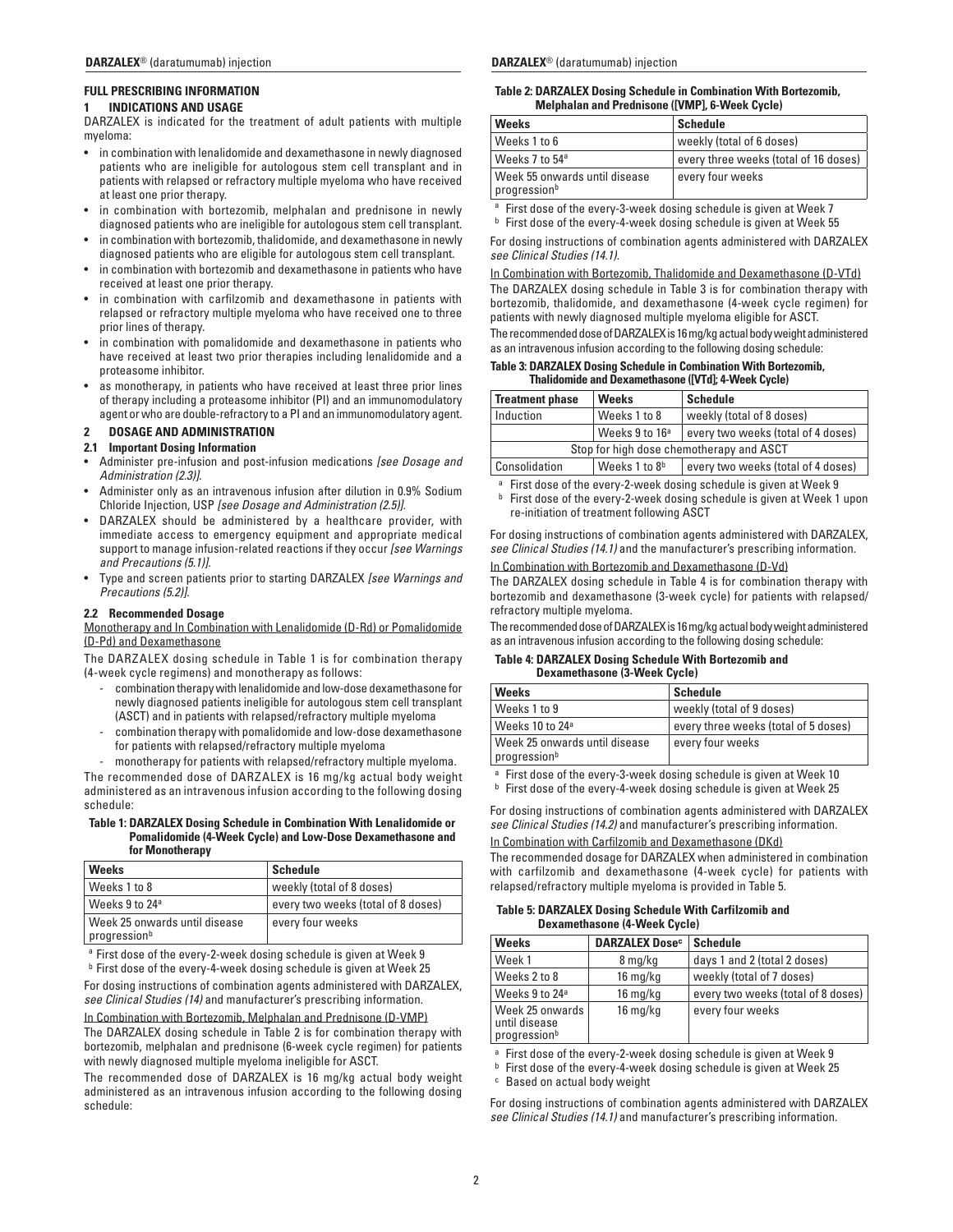## Infusion Rates

Administer DARZALEX intravenously at the infusion rate described below in Table 6. Consider incremental escalation of the infusion rate only in the absence of infusion-related reactions.

The recommended dose of 16 mg/kg to be administered on Day 1 when DARZALEX is administered as monotherapy or in combination may be split over two consecutive days, such that an 8 mg/kg dose is administered on Day 1 and Day 2, respectively.

## **Table 6: Infusion Rates for DARZALEX (16 mg/kg) Administration**

|                                | <b>Dilution</b><br>volume | <b>Initial rate</b><br>(first hour) | Rate<br>increment <sup>a</sup> | <b>Maximum</b><br>rate |
|--------------------------------|---------------------------|-------------------------------------|--------------------------------|------------------------|
| <b>Week 1 Infusion</b>         |                           |                                     |                                |                        |
| Option 1                       |                           |                                     |                                |                        |
| (Single dose infusion)         |                           |                                     |                                |                        |
| Week 1 Day 1                   | 1,000 mL                  | 50 mL/hour                          | 50 mL/hour                     | 200 mL/hour            |
| $(16 \text{ mg/kg})$           |                           |                                     | every hour                     |                        |
| Option 2                       |                           |                                     |                                |                        |
| (Split dose infusion)          |                           |                                     |                                |                        |
| Week 1 Day 1                   | 500 mL                    | 50 mL/hour                          | 50 mL/hour                     | 200 mL/hour            |
| $(8 \text{ mq/kg})$            |                           |                                     | every hour                     |                        |
| Week 1 Day 2                   | 500 mL                    | 50 mL/hour                          | 50 mL/hour                     | 200 mL/hour            |
| $(8 \text{ mq/kg})$            |                           |                                     | every hour                     |                        |
| Week 2 (16 mg/kg) <sup>b</sup> | 500 mL                    | 50 mL/hour                          | 50 mL/hour                     | 200 mL/hour            |
|                                |                           |                                     | every hour                     |                        |
| <b>Week 3 onwards</b>          | 500 mL                    | 100 mL/hour                         | 50 mL/hour                     | 200 mL/hour            |
| $(16 \text{ mg/kg})^c$         |                           |                                     | every hour                     |                        |

a Consider incremental escalation of the infusion rate only in the absence of infusion-related reactions.

- b Use a dilution volume of 500 mL for the 16 mg/kg dose only if there were no infusion-related reactions the previous week. Otherwise, use a dilution volume of 1,000 mL.
- c Use a modified initial rate (100 mL/hour) for subsequent infusions (i.e. Week 3 onwards) only if there were no infusion-related reactions during the previous infusion. Otherwise, continue to use instructions indicated in the table for the Week 2 infusion rate.

## Missed DARZALEX Doses

If a dose of DARZALEX is missed, administer the dose as soon as possible and adjust the dosing schedule to maintain the dosing interval.

## **2.3 Recommended Concomitant Medications**

## Pre-infusion Medication

Administer the following pre-infusion medications 1 hour to 3 hours before every DARZALEX infusion:

• Corticosteroid (long- or intermediate-acting)

*Monotherapy:*

Administer methylprednisolone 100 mg (or equivalent) intravenously. Following the second infusion, consider reducing the dose to 60 mg (or equivalent) administered either orally or intravenously.

*In Combination:*

Administer dexamethasone 20 mg (or equivalent) orally or intravenously. When dexamethasone is the background regimen-specific corticosteroid, the dexamethasone dose that is part of the background regimen will serve as pre-medication on DARZALEX infusion days *[see Clinical Studies (14)]*. Do not administer background regimen-specific corticosteroids (e.g. prednisone) on DARZALEX infusion days when patients have received dexamethasone (or equivalent) as a pre-medication.

• Acetaminophen 650 mg to 1,000 mg orally

• Diphenhydramine 25 mg to 50 mg (or equivalent) orally or intravenously.

## Post-infusion Medication

Administer the following post-infusion medications:

## *Monotherapy:*

Administer methylprednisolone 20 mg (or an equivalent dose of an intermediate- or long-acting corticosteroid) orally for 2 days starting the day after the administration of DARZALEX.

*In Combination:*

Consider administering oral methylprednisolone at a dose of less than or equal to 20 mg (or an equivalent dose of an intermediate- or long-acting corticosteroid) beginning the day after the administration of a DARZALEX infusion.

If a background regimen-specific corticosteroid (e.g. dexamethasone, prednisone) is administered the day after the DARZALEX infusion, additional corticosteroids may not be needed *[see Clinical Studies (14)]*.

For patients with a history of chronic obstructive pulmonary disease, consider prescribing short and long-acting bronchodilators and inhaled corticosteroids. Following the first 4 DARZALEX infusions, consider discontinuing these additional post-infusion medications, if the patient does not experience a major infusion-related reaction.

## Prophylaxis for Herpes Zoster Reactivation

Initiate antiviral prophylaxis to prevent herpes zoster reactivation within 1 week after starting DARZALEX and continue for 3 months following the end of treatment *[see Adverse Reactions (6.1)]*.

## **2.4 Dosage Modifications for Adverse Reactions**

No dose reductions of DARZALEX are recommended. Consider withholding DARZALEX to allow recovery of blood cell counts in the event of myelosuppression *[see Warnings and Precautions (5.3, 5.4)]*.

For information concerning drugs given in combination with DARZALEX, see manufacturer's prescribing information.

## Infusion-Related Reactions

For infusion-related reactions of any grade/severity, immediately interrupt the DARZALEX infusion and manage symptoms. Management of infusionrelated reactions may further require reduction in the rate of infusion, or treatment discontinuation of DARZALEX as outlined below *[see Warnings and Precautions (5.1)]*.

- Grade 1-2 (mild to moderate): Once reaction symptoms resolve, resume the infusion at no more than half the rate at which the reaction occurred. If the patient does not experience any further reaction symptoms, infusion rate escalation may resume at increments and intervals as clinically appropriate up to the maximum rate of 200 mL/hour (Table 6).
- Grade 3 (severe): Once reaction symptoms resolve, consider restarting the infusion at no more than half the rate at which the reaction occurred. If the patient does not experience additional symptoms, resume infusion rate escalation at increments and intervals as outlined in Table 6. Repeat the procedure above in the event of recurrence of Grade 3 symptoms. Permanently discontinue DARZALEX upon the third occurrence of a Grade 3 or greater infusion-related reaction.
- Grade 4 (life-threatening): Permanently discontinue DARZALEX.

## **2.5 Preparation and Administration**

## **Preparation**

DARZALEX is for single dose only.

Prepare the solution for infusion using aseptic technique as follows:

- Calculate the dose (mg), total volume (mL) of DARZALEX solution required and the number of DARZALEX vials needed based on patient actual body weight.
- DARZALEX vials of the same strength with different NDCs are available and can be admixed in the same infusion bag *[see Description (11), How Supplied/Storage and Handling (16)]*.
- Check that the DARZALEX solution is colorless to pale yellow. Do not use if opaque particles, discoloration or other foreign particles are present.
- Remove a volume of 0.9% Sodium Chloride Injection, USP from the infusion bag/container that is equal to the required volume of DARZALEX solution.
- Withdraw the necessary amount of DARZALEX solution and dilute to the appropriate volume by adding to the infusion bag/container containing 0.9% Sodium Chloride Injection, USP as specified in Table 6 *[see Dosage and Administration (2.2)].* Infusion bags/containers must be made of either polyvinylchloride (PVC), polypropylene (PP), polyethylene (PE) or polyolefin blend (PP+PE). Dilute under appropriate aseptic conditions. Discard any unused portion left in the vial.
- Gently invert the bag/container to mix the solution. Do not shake.
- Parenteral drug products should be inspected visually for particulate matter and discoloration prior to administration, whenever solution and container permit. The diluted solution may develop very small, translucent to white proteinaceous particles, as daratumumab is a protein. Do not use if visibly opaque particles, discoloration or foreign particles are observed.
- If not used immediately, store the diluted solution refrigerated for up to 24 hours at 2°C to 8°C (36°F to 46°F) and/or at room temperature up to 15 hours at 15°C to 25°C (59°F to 77°F). The room temperature storage includes infusion time. Protect from light during storage. Do not freeze.

## Administration

- If stored in the refrigerator, allow the solution to come to room temperature. Administer the diluted solution by intravenous infusion using an infusion set fitted with a flow regulator and with an in-line, sterile, non-pyrogenic, low protein-binding polyethersulfone (PES) filter (pore size 0.22 micrometer or 0.2 micrometer). Administration sets must be made of either polyurethane (PU), polybutadiene (PBD), PVC, PP or PE.
- Do not store any unused portion of the infusion solution for reuse. Any unused product or waste material should be disposed of in accordance with local requirements.
- Do not infuse DARZALEX concomitantly in the same intravenous line with other agents.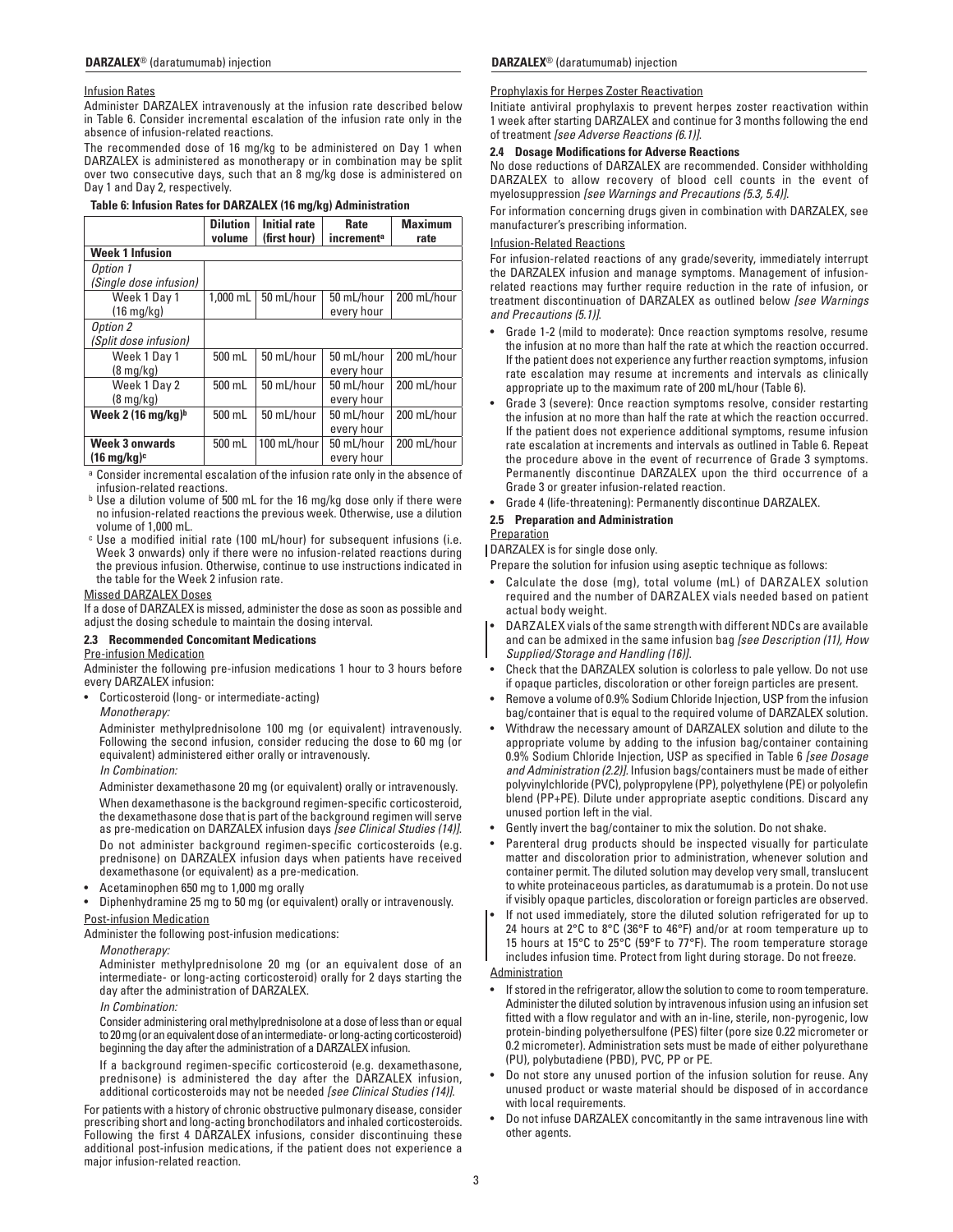## **3 DOSAGE FORMS AND STRENGTHS**

DARZALEX is a colorless to pale yellow, preservative-free solution available as: Injection:

- 100 mg/5 mL (20 mg/mL) in a single-dose vial.
- 400 mg/20 mL (20 mg/mL) in a single-dose vial.

## **4 CONTRAINDICATIONS**

DARZALEX is contraindicated in patients with a history of severe hypersensitivity (e.g. anaphylactic reactions) to daratumumab or any of the components of the formulation *[see Warnings and Precautions (5.1)].*

## **5 WARNINGS AND PRECAUTIONS**

## **5.1 Infusion-Related Reactions**

DARZALEX can cause severe and/or serious infusion-related reactions including anaphylactic reactions. These reactions can be life-threatening and fatal outcomes have been reported *[see Adverse Reactions (6.3)]*.

In clinical trials (monotherapy and combination: N=2,066), infusionrelated reactions occurred in 37% of patients with the Week 1 (16 mg/kg) infusion, 2% with the Week 2 infusion, and cumulatively 6% with subsequent infusions. Less than 1% of patients had a Grade 3/4 infusion-related reaction at Week 2 or subsequent infusions. The median time to onset was 1.5 hours (range: 0 to 73 hours). The incidence of infusion modification due to reactions was 36%. Median durations of 16 mg/kg infusions for the Week 1, Week 2, and subsequent infusions were approximately 7, 4, and 3 hours respectively. Nearly all reactions occurred during infusion or within 4 hours of completing DARZALEX. Prior to the introduction of post-infusion medication in clinical trials, infusion-related reactions occurred up to 48 hours after infusion.

Severe reactions have occurred, including bronchospasm, hypoxia, dyspnea, hypertension, tachycardia, headache, laryngeal edema, pulmonary edema, and ocular adverse reactions, including choroidal effusion, acute myopia, and acute angle closure glaucoma. Signs and symptoms may include respiratory symptoms, such as nasal congestion, cough, throat irritation, as well as chills, vomiting and nausea. Less common signs and symptoms were wheezing, allergic rhinitis, pyrexia, chest discomfort, pruritus, hypotension, and blurred vision *[see Adverse Reactions (6.1)]*.

When DARZALEX dosing was interrupted in the setting of ASCT (CASSIOPEIA) for a median of 3.75 months (range: 2.4 to 6.9 months), upon re-initiation of DARZALEX, the incidence of infusion-related reactions was 11% for the first infusion following ASCT. Infusion rate/dilution volume used upon re-initiation was that used for the last DARZALEX infusion prior to interruption for ASCT. Infusion-related reactions occurring at re-initiation of DARZALEX following ASCT were consistent in terms of symptoms and severity (Grade 3 or 4: <1%) with those reported in previous studies at Week 2 or subsequent infusions.

In EQUULEUS, patients receiving combination treatment (n=97) were administered the first 16 mg/kg dose at Week 1 split over two days i.e. 8 mg/kg on Day 1 and Day 2, respectively. The incidence of any grade infusionrelated reactions was 42%, with 36% of patients experiencing infusion-related reactions on Day 1 of Week 1, 4% on Day 2 of Week 1, and 8% with subsequent infusions. The median time to onset of a reaction was 1.8 hours (range: 0.1 to 5.4 hours). The incidence of infusion interruptions due to reactions was 30%. Median durations of infusions were 4.2 hours for Week 1-Day 1, 4.2 hours for Week 1-Day 2, and 3.4 hours for the subsequent infusions.

Pre-medicate patients with antihistamines, antipyretics and corticosteroids. Frequently monitor patients during the entire infusion *[see Dosage and Administration (2.3)]*. Interrupt DARZALEX infusion for reactions of any severity and institute medical management as needed. Permanently discontinue DARZALEX therapy if an anaphylactic reaction or life-threatening (Grade 4) reaction occurs and institute appropriate emergency care. For patients with Grade 1, 2, or 3 reactions, reduce the infusion rate when re-starting the infusion *[see Dosage and Administration (2.4)].*

To reduce the risk of delayed infusion-related reactions, administer oral corticosteroids to all patients following DARZALEX infusions *[see Dosage and Administration (2.3)]*. Patients with a history of chronic obstructive pulmonary disease may require additional post-infusion medications to manage respiratory complications. Consider prescribing short- and longacting bronchodilators and inhaled corticosteroids for patients with chronic obstructive pulmonary disease *[see Dosage and Administration (2.3)]*.

Ocular adverse reactions, including acute myopia and narrowing of the anterior chamber angle due to ciliochoroidal effusions with potential for increased intraocular pressure or glaucoma, have occurred with DARZALEX infusion. If ocular symptoms occur, interrupt DARZALEX infusion and seek immediate ophthalmologic evaluation prior to restarting DARZALEX.

## **5.2 Interference with Serological Testing**

Daratumumab binds to CD38 on red blood cells (RBCs) and results in a positive Indirect Antiglobulin Test (Indirect Coombs test). Daratumumab-mediated positive indirect antiglobulin test may persist for up to 6 months after the last daratumumab infusion. Daratumumab bound to RBCs masks detection of antibodies to minor antigens in the patient's serum *[see References (15)]*. The determination of a patient's ABO and Rh blood type are not impacted *[see Drug Interactions (7.1)]*.

Notify blood transfusion centers of this interference with serological testing and inform blood banks that a patient has received DARZALEX. Type and screen patients prior to starting DARZALEX *[see Dosage and Administration (2.1)]*.

## **5.3 Neutropenia**

DARZALEX may increase neutropenia induced by background therapy *[see Adverse Reactions (6.1)].*

Monitor complete blood cell counts periodically during treatment according to manufacturer's prescribing information for background therapies. Monitor patients with neutropenia for signs of infection. Consider withholding DARZALEX until recovery of neutrophils.

## **5.4 Thrombocytopenia**

DARZALEX may increase thrombocytopenia induced by background therapy *[see Adverse Reactions (6.1)].*

Monitor complete blood cell counts periodically during treatment according to manufacturer's prescribing information for background therapies. Consider withholding DARZALEX until recovery of platelets.

## **5.5 Interference with Determination of Complete Response**

Daratumumab is a human IgG kappa monoclonal antibody that can be detected on both, the serum protein electrophoresis (SPE) and immunofixation (IFE) assays used for the clinical monitoring of endogenous M-protein *[see Drug Interactions (7.1)]*. This interference can impact the determination of complete response and of disease progression in some patients with IgG kappa myeloma protein.

### **5.6 Embryo-Fetal Toxicity**

Based on the mechanism of action, DARZALEX can cause fetal harm when administered to a pregnant woman. DARZALEX may cause depletion of fetal immune cells and decreased bone density. Advise pregnant women of the potential risk to a fetus. Advise females with reproductive potential to use effective contraception during treatment with DARZALEX and for 3 months after the last dose *[see Use in Specific Populations (8.1, 8.3)]*.

The combination of DARZALEX with lenalidomide, pomalidomide, or thalidomide is contraindicated in pregnant women, because lenalidomide, pomalidomide, and thalidomide may cause birth defects and death of the unborn child. Refer to the lenalidomide, pomalidomide, or thalidomide prescribing information on use during pregnancy.

#### **6 ADVERSE REACTIONS**

The following clinically significant adverse reactions are described elsewhere in the labeling:

- Infusion-related reactions *[see Warning and Precautions (5.1)]*.
- Neutropenia *[see Warning and Precautions (5.3)]*.
- Thrombocytopenia *[see Warning and Precautions (5.4)]*.

## **6.1 Clinical Trials Experience**

Because clinical trials are conducted under widely varying conditions, adverse reaction rates observed in the clinical trials of a drug cannot be directly compared to rates in the clinical trials of another drug and may not reflect the rates observed in practice.

The safety data described below reflects exposure to DARZALEX (16 mg/kg) in 2,459 patients with multiple myeloma including 2,303 patients who received DARZALEX in combination with background regimens and 156 patients who received DARZALEX as monotherapy. In this pooled safety population, the most common adverse reactions (≥20%) were upper respiratory infection, neutropenia, infusion-related reactions, thrombocytopenia, diarrhea, constipation, anemia, peripheral sensory neuropathy, fatigue, peripheral edema, nausea, cough, pyrexia, dyspnea, and asthenia.

## Newly Diagnosed Multiple Myeloma Ineligible for Autologous Stem Cell **Transplant**

## *Combination Treatment with Lenalidomide and Dexamethasone (DRd)*

The safety of DARZALEX in combination with lenalidomide and dexamethasone was evaluated in MAIA *[see Clinical Studies (14.1)]*. Adverse reactions described in Table 7 reflect exposure to DARZALEX for a median treatment duration of 25.3 months (range: 0.1 to 40.44 months) for daratumumablenalidomide-dexamethasone (DRd) and of 21.3 months (range: 0.03 to 40.64 months) for lenalidomide-dexamethasone (Rd).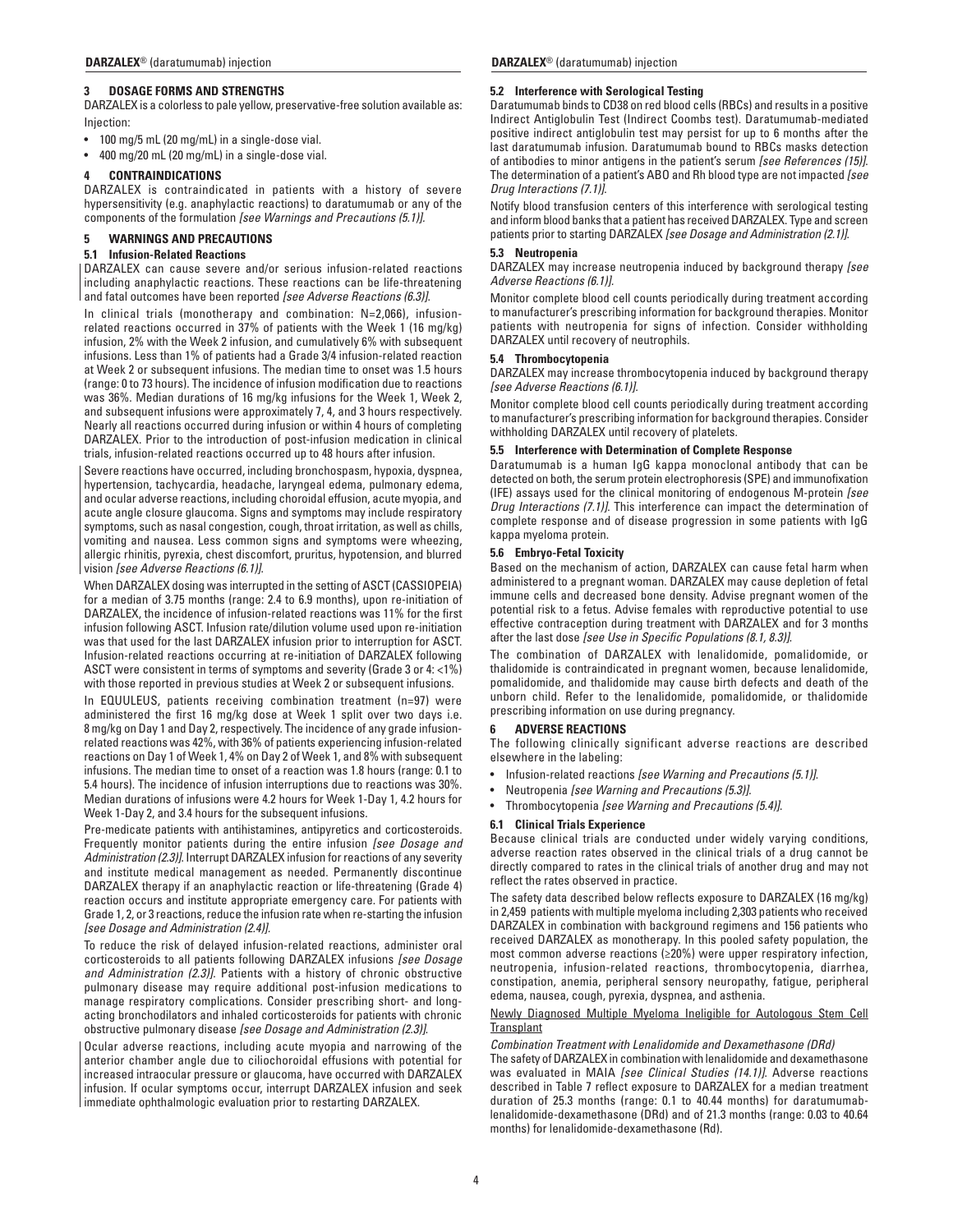Serious adverse reactions with a 2% greater incidence in the DRd arm compared to the Rd arm were pneumonia (DRd 15% vs Rd 8%), bronchitis (DRd 4% vs Rd 2%) and dehydration (DRd 2% vs Rd <1%).

|                                                             | a 370 Greater Frequency in the Driu Arm |                |                |                             |                |                |  |
|-------------------------------------------------------------|-----------------------------------------|----------------|----------------|-----------------------------|----------------|----------------|--|
| <b>Body System</b><br>Adverse Reaction                      | DRd (N=364)                             |                |                | Rd (N=365)                  |                |                |  |
|                                                             | All<br><b>Grades</b><br>(%)             | Grade 3<br>(%) | Grade 4<br>(%) | All<br><b>Grades</b><br>(%) | Grade 3<br>(%) | Grade 4<br>(%) |  |
| <b>Gastrointestinal disorders</b>                           |                                         |                |                |                             |                |                |  |
| Diarrhea                                                    | 57                                      | 7              | $\Omega$       | 46                          | 4              | 0              |  |
| Constipation                                                | 41                                      | 1              | $\leq$ 1       | 36                          | $\leq$ 1       | 0              |  |
| Nausea                                                      | 32                                      | 1              | 0              | 23                          | 1              | 0              |  |
| Vomiting                                                    | 17                                      | 1              | 0              | 12                          | $<$ 1          | 0              |  |
| <b>Infections</b>                                           |                                         |                |                |                             |                |                |  |
| Upper respiratory<br>tract infection <sup>a</sup>           | 52                                      | $\overline{2}$ | $<$ 1          | 36                          | $\overline{2}$ | $<$ 1          |  |
| <b>Bronchitis</b> <sup>b</sup>                              | 29                                      | 3              | 0              | 21                          | 1              | 0              |  |
| Pneumonia <sup>c</sup>                                      | 26                                      | 14             | 1              | 14                          | 7              | 1              |  |
| Urinary tract<br>infection                                  | 18                                      | $\overline{2}$ | 0              | 10                          | $\overline{2}$ | 0              |  |
| <b>General disorders and administration site conditions</b> |                                         |                |                |                             |                |                |  |
| Infusion-related<br>reactions <sup>d</sup>                  | 41                                      | $\overline{2}$ | $\leq$ 1       | 0                           | 0              | 0              |  |
| Peripheral edema <sup>e</sup>                               | 41                                      | $\overline{2}$ | 0              | 33                          | 1              | 0              |  |
| Fatigue                                                     | 40                                      | 8              | 0              | 28                          | 4              | 0              |  |
| Asthenia                                                    | 32                                      | 4              | 0              | 25                          | 3              | <1             |  |
| Pyrexia                                                     | 23                                      | $\overline{2}$ | 0              | 18                          | $\overline{2}$ | 0              |  |
| Chills                                                      | 13                                      | 0              | 0              | $\overline{2}$              | 0              | 0              |  |
| <b>Musculoskeletal and connective tissue disorders</b>      |                                         |                |                |                             |                |                |  |
| Back pain                                                   | 34                                      | 3              | $\leq$ 1       | 26                          | 3              | <1             |  |
| Muscle spasms                                               | 29                                      | 1              | 0              | 22                          | 1              | 0              |  |
| Respiratory, thoracic and mediastinal disorders             |                                         |                |                |                             |                |                |  |
| Dyspneaf                                                    | 32                                      | 3              | $\leq$ 1       | 20                          | 1              | 0              |  |
| Cough <sup>g</sup>                                          | 30                                      | $\leq$ 1       | 0              | 18                          | 0              | 0              |  |
| Nervous system disorders                                    |                                         |                |                |                             |                |                |  |
| Peripheral sensory<br>neuropathy                            | 24                                      | 1              | 0              | 15                          | 0              | 0              |  |
| Headache                                                    | 19                                      | 1              | 0              | 11                          | 0              | 0              |  |
| Paresthesia                                                 | 16                                      | $\Omega$       | 0              | 8                           | 0              | 0              |  |
| <b>Metabolism and nutrition disorders</b>                   |                                         |                |                |                             |                |                |  |
| Decreased<br>appetite                                       | 22                                      | 1              | 0              | 15                          | $\leq$ 1       | $\leq$ 1       |  |
| Hyperglycemia                                               | 14                                      | 6              | 1              | 8                           | 3              | 1              |  |
| Hypocalcemia                                                | 14                                      | 1              | $\leq$ 1       | 9                           | 1              | 1              |  |
| Vascular disorders                                          |                                         |                |                |                             |                |                |  |
| Hypertensionh                                               | 13                                      | 6              | $\leq$ 1       | $\overline{1}$              | $\overline{4}$ | $\mathbf{0}$   |  |

**Table 7: Adverse Reactions Reported in ≥10% of Patients and With at Least a 5% Greater Frequency in the DRd Arm in MAIA**

Key: D=daratumumab, Rd=lenalidomide-dexamethasone.

- a Acute sinusitis, Bacterial rhinitis, Laryngitis, Metapneumovirus infection, Nasopharyngitis, Oropharyngeal candidiasis, Pharyngitis, Respiratory syncytial virus infection, Respiratory tract infection, Respiratory tract infection viral, Rhinitis, Rhinovirus infection, Sinusitis, Tonsillitis, Tracheitis, Upper respiratory tract infection, Viral pharyngitis, Viral rhinitis, Viral upper respiratory tract infection
- **b Bronchiolitis, Bronchitis, Bronchitis viral, Respiratory syncytial virus** bronchiolitis, Tracheobronchitis
- Atypical pneumonia, Bronchopulmonary aspergillosis, Lung infection, Pneumocystis jirovecii infection, Pneumocystis jirovecii pneumonia, Pneumonia, Pneumonia aspiration, Pneumonia pneumococcal, Pneumonia viral, Pulmonary mycosis
- Infusion-related reaction includes terms determined by investigators to be related to infusion
- e Generalized edema, Gravitational edema, Edema, Peripheral edema, Peripheral swelling

<sup>f</sup> Dyspnea, Dyspnea exertional

<sup>g</sup> Cough, Productive cough

Blood pressure increased, Hypertension

Laboratory abnormalities worsening during treatment from baseline listed in Table 8.

|                  | DRd (N=364)                 |                |                | Rd (N=365)           |                    |                |
|------------------|-----------------------------|----------------|----------------|----------------------|--------------------|----------------|
|                  | All<br><b>Grades</b><br>(%) | Grade 3<br>(%) | Grade 4<br>(%) | All<br>Grades<br>(%) | Grade 3<br> (0, 0) | Grade 4<br>(%) |
| Leukopenia       | 90                          | 30             | 5              | 82                   | 20                 | 4              |
| Neutropenia      | 91                          | 39             | 17             | 77                   | 28                 | 11             |
| Lymphopenia      | 84                          | 41             | 11             | 75                   | 36                 | 6              |
| Thrombocytopenia | 67                          | 6              | 3              | 58                   |                    | 4              |
| Anemia           | 47                          | 13             | 0              | 57                   | 24                 | 0              |

Key: D=daratumumab, Rd=lenalidomide-dexamethasone.

*Combination Treatment with Bortezomib, Melphalan and Prednisone*

The safety of DARZALEX in combination with bortezomib, melphalan and prednisone was evaluated in ALCYONE *[see Clinical Studies (14.1)]*. Adverse reactions described in Table 9 reflect exposure to DARZALEX for a median treatment duration of 14.7 months (range: 0 to 25.8 months) for daratumumab, bortezomib, melphalan and prednisone (D-VMP) and of 12 months (range: 0.1 to 14.9 months) for VMP.

Serious adverse reactions with at least a 2% greater incidence in the D-VMP arm compared to the VMP arm were pneumonia (D-VMP 11% vs VMP 4%), upper respiratory tract infection (D-VMP 5% vs VMP 1%), and pulmonary edema (D-VMP 2% vs VMP 0%).

| <b>Body System</b>                                          | $D-VMP (N=346)$      |                |                | $VMP (N=354)$        |                |                |
|-------------------------------------------------------------|----------------------|----------------|----------------|----------------------|----------------|----------------|
| <b>Adverse Reaction</b>                                     | All<br>Grades<br>(%) | Grade 3<br>(%) | Grade 4<br>(%) | All<br>Grades<br>(%) | Grade 3<br>(%) | Grade 4<br>(%) |
| <b>Infections</b>                                           |                      |                |                |                      |                |                |
| Upper<br>respiratory tract<br>infection <sup>a</sup>        | 48                   | 5              | 0              | 28                   | 3              | O              |
| Pneumoniab                                                  | 16                   | 12             | < 1            | 6                    | 5              | < 1            |
| <b>General disorders and administration site conditions</b> |                      |                |                |                      |                |                |
| Infusion-related<br>reactions <sup>c</sup>                  | 28                   | 4              |                | 0                    | $\Omega$       | $\Omega$       |
| Peripheral<br>edemad                                        | 21                   |                | < 1            | 14                   | 1              | 0              |
| <b>Respiratory, thoracic and mediastinal disorders</b>      |                      |                |                |                      |                |                |
| Coughe                                                      | 16                   | < 1            | 0              | 8                    | < 1            | 0              |
| Dyspneaf                                                    | 13                   | 2              | 1              | 5                    | 1              | O              |
| <b>Vascular disorders</b>                                   |                      |                |                |                      |                |                |
| Hypertension <sup>g</sup>                                   | 10                   | 4              | < 1            | 3                    | 2              | U              |

## **Table 9: Adverse Reactions Reported in ≥10% of Patients and With at Least a 5% Greater Frequency in the D-VMP Arm in ALCYONE**

Key: D=daratumumab, VMP=bortezomib-melphalan-prednisone a upper respiratory tract infection, bronchitis, bronchitis bacterial, epiglottitis, laryngitis, laryngitis bacterial, metapneumovirus infection, nasopharyngitis, oropharyngeal candidiasis, pharyngitis, pharyngitis streptococcal, respiratory syncytial virus infection, respiratory tract infection, respiratory tract infection viral, rhinitis, sinusitis, tonsillitis, tracheitis, tracheobronchitis, viral pharyngitis, viral rhinitis, viral upper

- $b$  pneumonia, lung infection, pneumonia aspiration, pneumonia bacterial, pneumonia pneumococcal, pneumonia streptococcal, pneumonia viral,
- and pulmonary sepsis<br>Infusion-related reaction includes terms determined by investigators<br>to be related to infusion
- to be related to infusion <sup>d</sup> edema peripheral, generalized edema, peripheral swelling <sup>e</sup> cough, productive cough <sup>f</sup> dyspnea, dyspnea exertional <sup>g</sup> hypertension, blood pressure increased
- 
- 
- 

Laboratory abnormalities worsening during treatment from baseline listed in Table 10.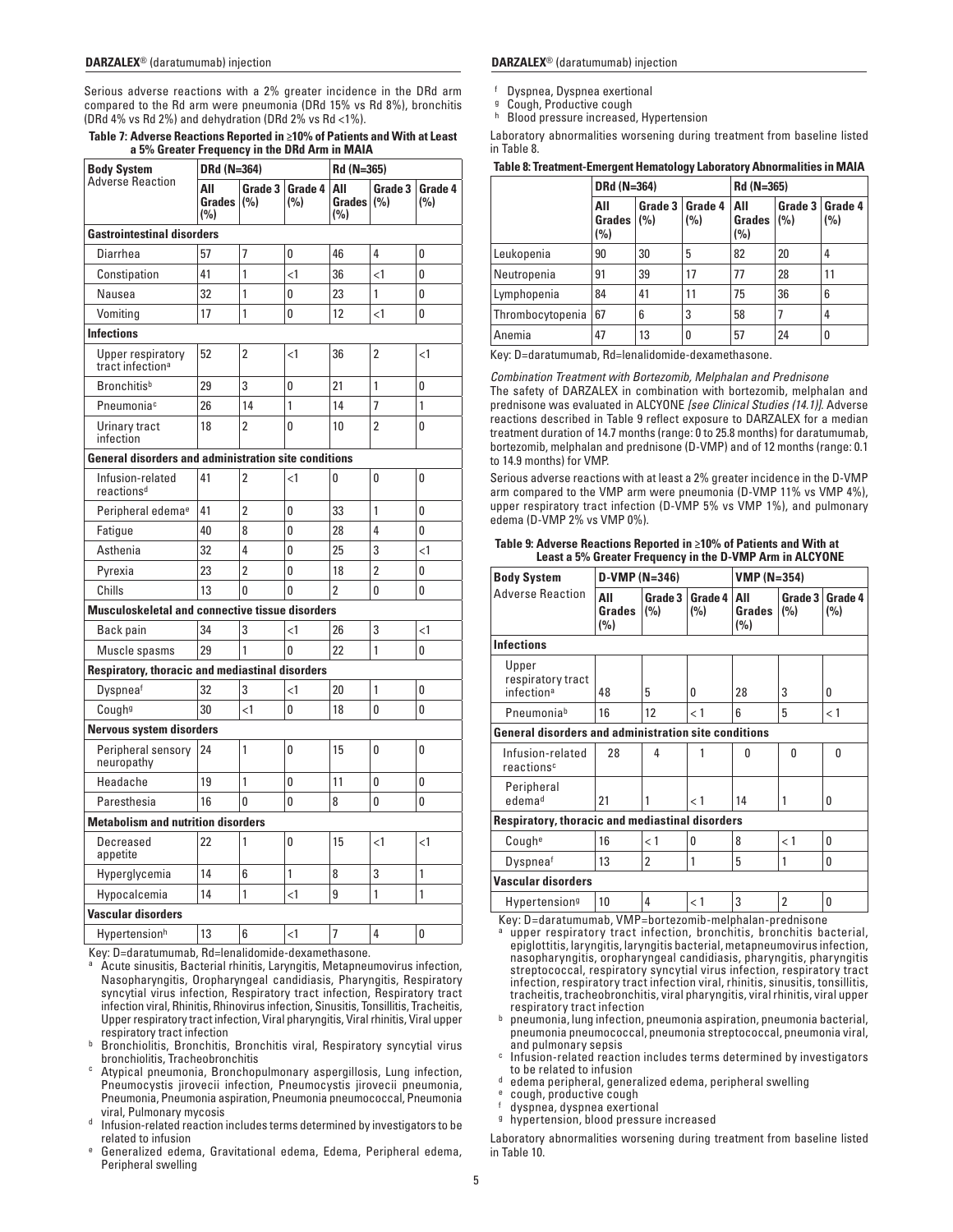| <b>Table 10: Treatment-Emergent Hematology Laboratory Abnormalities</b> |  |
|-------------------------------------------------------------------------|--|
| in ALCYONE                                                              |  |

|                  |                             | $D-VMP (N=346)$ |                                |                      | $VMP (N=354)$            |     |  |
|------------------|-----------------------------|-----------------|--------------------------------|----------------------|--------------------------|-----|--|
|                  | All<br><b>Grades</b><br>(%) | (%)             | Grade 3   Grade 4   All<br>(%) | <b>Grades</b><br>(%) | Grade 3   Grade 4<br>(%) | (%) |  |
| Thrombocytopenia | 88                          | 27              |                                | 88                   | 26                       | 16  |  |
| Neutropenia      | 86                          | 34              | 10                             | 87                   | 32                       |     |  |
| Lymphopenia      | 85                          | 46              | 12                             | 83                   | 44                       | 9   |  |
| Anemia           | 47                          | 18              |                                | 50                   | 21                       |     |  |

Key: D=daratumumab, VMP=bortezomib-melphalan-prednisone

#### Newly Diagnosed Multiple Myeloma Eligible for Autologous Stem Cell Transplant *Combination Treatment with Bortezomib, Thalidomide and Dexamethasone (DVTd)*

The safety of DARZALEX in combination with bortezomib, thalidomide and dexamethasone was evaluated in CASSIOPEIA *[see Clinical Studies (14.1)]*. Adverse reactions described in Table 11 reflect exposure to DARZALEX up to day 100 post-transplant. The median duration of induction/ASCT/consolidation treatment was 8.9 months (range: 7.0 to 12.0 months) for DVTd and 8.7 months (range: 6.4 to 11.5 months) for VTd.

Serious adverse reactions with a 2% greater incidence in the DVTd arm compared to the VTd arm were bronchitis (DVTd 2% vs VTd <1%) and pneumonia (DVTd 6% vs VTd 4%).

| Table 11: Adverse Reactions Reported in $\geq$ 10% of Patients and With at |  |  |
|----------------------------------------------------------------------------|--|--|
| Least a 5% Greater Frequency in the DVTd Arm in CASSIOPEIA                 |  |  |

| <b>DVTd (N=536)</b>                                         |                |                | VTd (N=538) |                             |                |  |  |
|-------------------------------------------------------------|----------------|----------------|-------------|-----------------------------|----------------|--|--|
| All<br>(%)                                                  | Grade 3        | Grade 4<br>(%) | All<br>(%)  | Grade 3                     | Grade 4<br>(%) |  |  |
| <b>General disorders and administration site conditions</b> |                |                |             |                             |                |  |  |
| 35                                                          | 3              | $\leq$ 1       | 0           | O                           | 0              |  |  |
| 26                                                          | $\overline{2}$ | $<$ 1          | 21          | $\overline{2}$              | 0              |  |  |
| <b>Gastrointestinal disorders</b>                           |                |                |             |                             |                |  |  |
| 30                                                          | 4              | 0              | 24          | $\overline{2}$              | $\leq$ 1       |  |  |
| 16                                                          | $\overline{2}$ | O              | 10          | $\mathfrak{p}$              | 0              |  |  |
|                                                             |                |                |             |                             |                |  |  |
| 27                                                          | 1              | 0              | 17          |                             | O              |  |  |
| 20                                                          |                | O              | 13          |                             | 0              |  |  |
| <b>Respiratory, thoracic and mediastinal disorders</b>      |                |                |             |                             |                |  |  |
| 17                                                          | 0              | O              | 9           | 0                           | 0              |  |  |
| Vascular disorders                                          |                |                |             |                             |                |  |  |
| 10                                                          | 4              | 0              | 5           | $\overline{2}$              | 0              |  |  |
|                                                             |                | Grades (%)     | $\cdots$    | $\cdots$<br>$\cdot$ $\cdot$ | Grades $(\% )$ |  |  |

Key: D=daratumumab, VTd=bortezomib-thalidomide -dexamethasone.

- a Infusion-related reaction includes terms determined by investigators to be related to infusion
- **b** Laryngitis, Laryngitis viral, Metapneumovirus infection, Nasopharyngitis, Oropharyngeal candidiasis, Pharyngitis, Respiratory syncytial virus infection, Respiratory tract infection, Respiratory tract infection viral, Rhinitis, Rhinovirus infection, Sinusitis, Tonsillitis, Tracheitis, Upper respiratory tract infection, Viral pharyngitis, Viral rhinitis, Viral upper
- respiratory tract infection<br>Bronchiolitis, Bronchitis, Bronchitis chronic, Respiratory syncytial virus
- bronchitis, Tracheobronchitis<br><sup>d</sup> Cough, Productive cough

Note: Hematology laboratory related toxicities were excluded and reported separately in the table below

#### **Table 12: Treatment-Emergent Hematology Laboratory Abnormalities in CASSIOPEIA**

|                  | <b>DVTd (N=536)</b>  |     |                          | VTd (N=538)                        |                          |     |
|------------------|----------------------|-----|--------------------------|------------------------------------|--------------------------|-----|
|                  | All<br>Grades<br>(%) | (%) | Grade 3   Grade 4<br>(%) | <b>AII</b><br><b>Grades</b><br>(%) | Grade 3   Grade 4<br>(%) | (%) |
| Lymphopenia      | 95                   | 44  | 15                       | 91                                 | 37                       | 10  |
| Leukopenia       | 82                   | 14  | 10                       | 57                                 | 6                        | 9   |
| Thrombocytopenia | 81                   | 9   | 5                        | 58                                 | 8                        | 3   |
| Neutropenia      | 63                   | 19  | 14                       | 41                                 | 10                       | 9   |
| Anemia           | 36                   |     | 0                        | 35                                 | 5                        |     |

Key: D=daratumumab, VTd=bortezomib-thalidomide -dexamethasone.

## **DARZALEX**® (daratumumab) injection **DARZALEX**® (daratumumab) injection

#### Relapsed/Refractory Multiple Myeloma

*Combination Treatment with Lenalidomide and Dexamethasone*

The safety of DARZALEX in combination with lenalidomide and dexamethasone was evaluated in POLLUX *[see Clinical Studies (14.2)]*. Adverse reactions described in Table 13 reflect exposure to DARZALEX for a median treatment duration of 13.1 months (range: 0 to 20.7 months) for daratumumablenalidomide-dexamethasone (DRd) and of 12.3 months (range: 0.2 to 20.1 months) for lenalidomide-dexamethasone (Rd).

Serious adverse reactions occurred in 49% of patients in the DRd arm compared with 42% in the Rd arm. Serious adverse reactions with at least a 2% greater incidence in the DRd arm compared to the Rd arm were pneumonia (DRd 12% vs Rd 10%), upper respiratory tract infection (DRd 7% vs Rd 4%), influenza and pyrexia (DRd 3% vs Rd 1% for each).

Adverse reactions resulted in discontinuations for 7% (n=19) of patients in the DRd arm versus 8% (n=22) in the Rd arm.

| Table 13: Adverse Reactions Reported in $\geq$ 10% of Patients and With at |
|----------------------------------------------------------------------------|
| Least a 5% Greater Frequency in the DRd Arm in POLLUX                      |

| <b>Adverse Reaction</b>                                | <b>DRd (N=283)</b>                                          |                |                | Rd (N=281)                  |                |                |  |
|--------------------------------------------------------|-------------------------------------------------------------|----------------|----------------|-----------------------------|----------------|----------------|--|
|                                                        | All<br><b>Grades</b><br>(%)                                 | Grade 3<br>(%) | Grade 4<br>(%) | All<br><b>Grades</b><br>(%) | Grade 3<br>(%) | Grade 4<br>(%) |  |
| <b>Infections</b>                                      |                                                             |                |                |                             |                |                |  |
| Upper<br>respiratory tract<br>infection <sup>a</sup>   | 65                                                          | 6              | < 1            | 51                          | 4              | 0              |  |
|                                                        | <b>General disorders and administration site conditions</b> |                |                |                             |                |                |  |
| Infusion-related<br>reactionsb                         | 48                                                          | 5              | 0              | O                           | 0              | 0              |  |
| Fatigue                                                | 35                                                          | 6              | < 1            | 28                          | $\overline{2}$ | 0              |  |
| Pyrexia                                                | 20                                                          | $\overline{2}$ | 0              | 11                          | 1              | 0              |  |
| <b>Gastrointestinal disorders</b>                      |                                                             |                |                |                             |                |                |  |
| Diarrhea                                               | 43                                                          | 5              | 0              | 25                          | 3              | 0              |  |
| Nausea                                                 | 24                                                          | 1              | 0              | 14                          | $\Omega$       | $\Omega$       |  |
| Vomiting                                               | 17                                                          | 1              | O              | 5                           | 1              | 0              |  |
| Respiratory, thoracic and mediastinal disorders        |                                                             |                |                |                             |                |                |  |
| Cough <sup>c</sup>                                     | 30                                                          | 0              | 0              | 15                          | 0              | 0              |  |
| Dyspnead                                               | 21                                                          | 3              | $\lt 1$        | 12                          | 1              | 0              |  |
| <b>Musculoskeletal and connective tissue disorders</b> |                                                             |                |                |                             |                |                |  |
| Muscle spasms                                          | 26                                                          | 1              | 0              | 19                          | $\overline{2}$ | 0              |  |
| <b>Nervous system disorders</b>                        |                                                             |                |                |                             |                |                |  |
| Headache                                               | 13                                                          | 0              | 0              | 7                           | 0              | 0              |  |

Key: D=daratumumab, Rd=lenalidomide-dexamethasone.

- upper respiratory tract infection, bronchitis, sinusitis, respiratory tract infection viral, rhinitis, pharyngitis, respiratory tract infection, metapneumovirus infection, tracheobronchitis, viral upper respiratory tract infection, laryngitis, respiratory syncytial virus infection, staphylococcal pharyngitis, tonsillitis, viral pharyngitis, acute sinusitis, nasopharyngitis, bronchiolitis, bronchitis viral, pharyngitis streptococcal, tracheitis, upper respiratory tract infection bacterial, bronchitis bacterial, epiglottitis, laryngitis viral, oropharyngeal candidiasis, respiratory moniliasis, viral rhinitis, acute tonsillitis, rhinovirus infection
- b Infusion-related reaction includes terms determined by investigators to be related to infusion
- c cough, productive cough, allergic cough
- d dyspnea, dyspnea exertional

Laboratory abnormalities worsening during treatment from baseline listed in Table 14.

| Table 14: Treatment-Emergent Hematology Laboratory Abnormalities |
|------------------------------------------------------------------|
| in POLLUX                                                        |

|                  | DRd (N=283)          |     |                                | Rd (N=281)    |                |                |
|------------------|----------------------|-----|--------------------------------|---------------|----------------|----------------|
|                  | All<br>Grades<br>(%) | (%) | Grade 3   Grade 4   All<br>(%) | Grades<br>(%) | Grade 3<br>(%) | Grade 4<br>(%) |
| Lymphopenia      | 95                   | 42  | 10                             | 87            | 32             | 6              |
| Neutropenia      | 92                   | 36  | 17                             | 87            | 32             | 8              |
| Thrombocytopenia | 73                   |     | 6                              | 67            | 10             | 5              |
| Anemia           | 52                   | 13  | 0                              | 57            | 19             | 0              |

Key: D=daratumumab, Rd=lenalidomide-dexamethasone.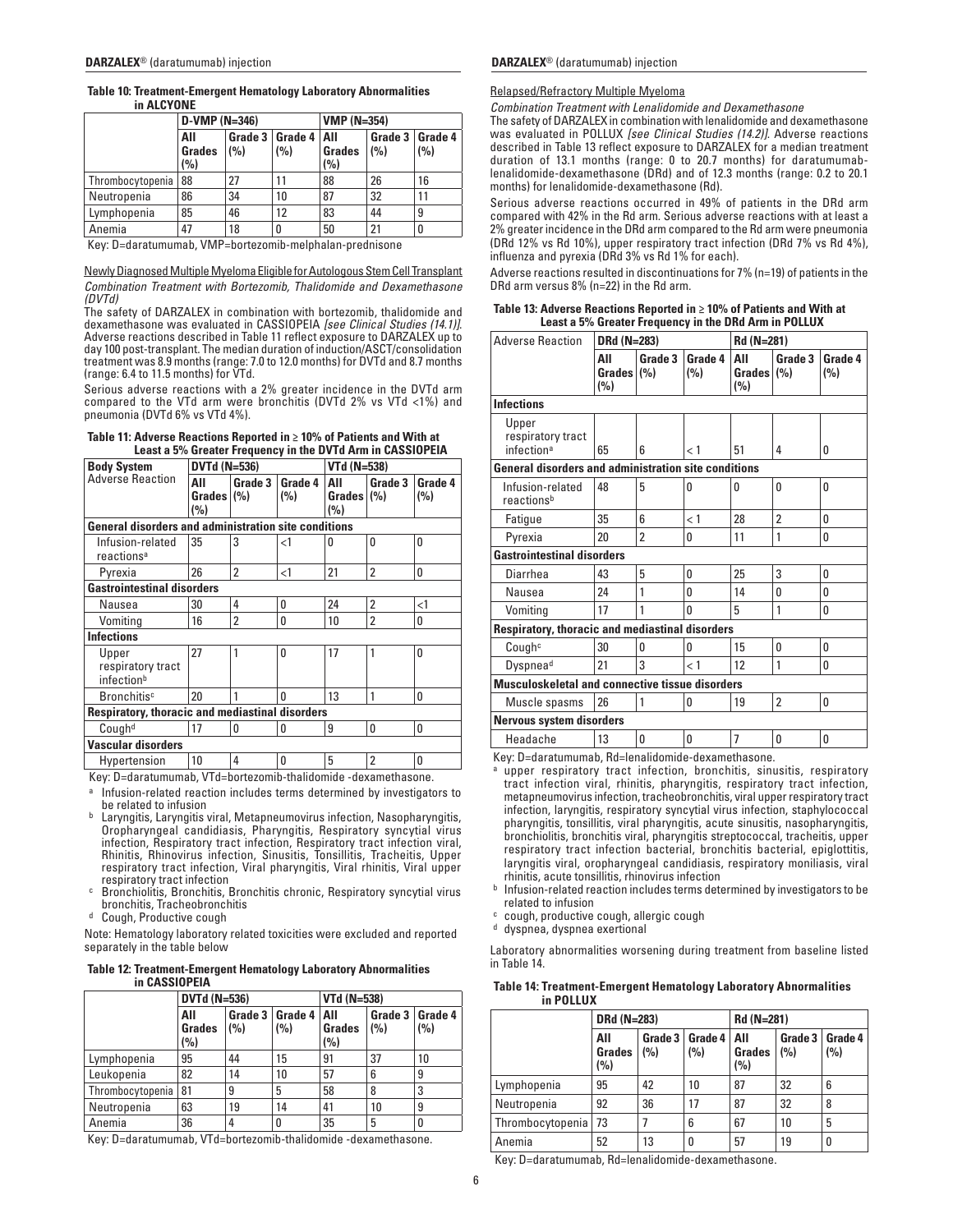*Combination Treatment with Bortezomib and Dexamethasone*

The safety of DARZALEX in combination with bortezomib and dexamethasone was evaluated in CASTOR *[see Clinical Studies (14.2)]*. Adverse reactions described in Table 15 reflect exposure to DARZALEX for a median treatment duration of 6.5 months (range: 0 to 14.8 months) for daratumumab-bortezomibdexamethasone (DVd) and of 5.2 months (range: 0.2 to 8.0 months) for bortezomib-dexamethasone (Vd) arm.

Serious adverse reactions occurred in 42% of patients in the DVd arm compared with 34% in the Vd arm. Serious adverse reactions with at least a 2% greater incidence in the DVd arm compared to the Vd arm were upper respiratory tract infection (DVd 5% vs Vd 2%), diarrhea and atrial fibrillation (DVd 2% vs Vd 0% for each).

Adverse reactions resulted in discontinuations for 7% (n=18) of patients in the DVd arm versus 9% (n=22) in the Vd arm.

| Table 15: Adverse Reactions Reported in ≥10% of Patients and With at |  |
|----------------------------------------------------------------------|--|
| Least a 5% Greater Frequency in the DVd Arm CASTOR                   |  |

| <b>Adverse Reaction</b>                                     | DVd (N=243)                                     |                |                | Vd (N=237)           |                |                |  |  |
|-------------------------------------------------------------|-------------------------------------------------|----------------|----------------|----------------------|----------------|----------------|--|--|
|                                                             | All<br><b>Grades</b><br>(%)                     | Grade 3<br>(%) | Grade 4<br>(%) | All<br>Grades<br>(%) | Grade 3<br>(%) | Grade 4<br>(%) |  |  |
| <b>Nervous system disorders</b>                             |                                                 |                |                |                      |                |                |  |  |
| Peripheral<br>sensory<br>neuropathy                         | 47                                              | 5              | O.             | 38                   | 6              | < 1            |  |  |
| <b>General disorders and administration site conditions</b> |                                                 |                |                |                      |                |                |  |  |
| Infusion-related<br>reactions <sup>a</sup>                  | 45                                              | 9              | $\mathbf{0}$   | 0                    | 0              | 0              |  |  |
| Peripheral<br>edemab                                        | 22                                              | 1              | 0              | 13                   | 0              | 0              |  |  |
| Pyrexia                                                     | 16                                              | 1              | $\mathbf{0}$   | 11                   | 1              | U              |  |  |
| <b>Infections</b>                                           |                                                 |                |                |                      |                |                |  |  |
| Upper<br>respiratory<br>tract infection <sup>c</sup>        | 44                                              | 6              | $\Omega$       | 30                   | 3              | < 1            |  |  |
| <b>Gastrointestinal disorders</b>                           |                                                 |                |                |                      |                |                |  |  |
| Diarrhea                                                    | 32                                              | 3              | < 1            | 22                   | 1              | 0              |  |  |
| Vomiting                                                    | 11                                              | $\Omega$       | 0              | 4                    | 0              | 0              |  |  |
|                                                             | Respiratory, thoracic and mediastinal disorders |                |                |                      |                |                |  |  |
| Cough <sup>d</sup>                                          | 27                                              | 0              | $\mathbf{0}$   | 14                   | 0              | 0              |  |  |
| Dyspnea <sup>e</sup>                                        | 21                                              | 4              | O              | 11                   | 1              | 0              |  |  |

Key: D=daratumumab, Vd=bortezomib-dexamethasone.

a Infusion-related reaction includes terms determined by investigators to be

 $b$  edema peripheral, edema, generalized edema, peripheral swelling<br>c upper respiratory tract infection, bronchitis, sinusitis, respiratory tract infection viral, rhinitis, pharyngitis, respiratory tract infection, metapneumovirus infection, tracheobronchitis, viral upper respiratory tract infection, laryngitis, respiratory syncytial virus infection, staphylococcal pharyngitis, tonsillitis, viral pharyngitis, acute sinusitis, nasopharyngitis, bronchiolitis, bronchitis viral, pharyngitis streptococcal, tracheitis, upper respiratory tract infection bacterial, bronchitis bacterial, epiglottitis, laryngitis viral, oropharyngeal candidiasis, respiratory moniliasis, viral

<sup>d</sup> cough, productive cough, allergic cough<br><sup>e</sup> dyspnea, dyspnea exertional

Laboratory abnormalities worsening during treatment are listed in Table 16.

## **Table 16: Treatment-Emergent Hematology Laboratory Abnormalities in CASTOR**

|                  | DVd (N=243)                 |     |                          | Vd (N=237)                         |     |                          |  |
|------------------|-----------------------------|-----|--------------------------|------------------------------------|-----|--------------------------|--|
|                  | All<br><b>Grades</b><br>(%) | (%) | Grade 3   Grade 4<br>(%) | <b>AII</b><br><b>Grades</b><br>(%) | (%) | Grade 3   Grade 4<br>(%) |  |
| Thrombocytopenia | 90                          | 28  | 19                       | 85                                 | 22  | 13                       |  |
| Lymphopenia      | 89                          | 41  |                          | 81                                 | 24  | 3                        |  |
| Neutropenia      | 58                          | 12  | 3                        | 40                                 | 5   | < 1                      |  |
| Anemia           | 48                          | 13  |                          | 56                                 | 14  | 0                        |  |

Key: D=daratumumab, Vd=bortezomib-dexamethasone.

#### **DARZALEX**® (daratumumab) injection **DARZALEX**® (daratumumab) injection

*Combination Treatment with Twice-Weekly (20/56 mg/m2) Carfilzomib and Dexamethasone*

The safety of DARZALEX in combination with twice weekly carfilzomib and dexamethasone was evaluated in CANDOR *[see Clinical Studies (14.2)]*. Adverse reactions described in Table 17 reflect exposure to DARZALEX for a median treatment duration of 16.1 months (range: 0.1 to 23.7 months) for the daratumumab-carfilzomib-dexamethasone (DKd) group and median treatment duration of 9.3 months (range: 0.1 to 22.4 months) for the carfilzomibdexamethasone group (Kd).

Serious adverse reactions occurred in 56% of patients who received DARZALEX in combination with Kd and 46% of patients who received Kd. The most frequent serious adverse reactions reported in the DKd arm as compared with the Kd arm were pneumonia (DKd 14% vs Kd 9%), pyrexia (DKd 4.2% vs Kd 2.0%), influenza (DKd 3.9% vs Kd 1.3%), sepsis (DKd 3.9% vs Kd 1.3%), anemia (DKd 2.3% vs Kd 0.7%), bronchitis (DKd 1.9% vs Kd 0%), and diarrhea (DKd 1.6% vs Kd 0%). Fatal adverse reactions within 30 days of the last dose of any study treatment occurred in 10% of 308 patients who received DARZALEX in combination with Kd versus 5% of 153 patients who received Kd. The most frequent fatal adverse reaction was infection (4.5% vs 2.6%).

Permanent discontinuation of DARZALEX due to an adverse reaction occurred in 9% of patients. Adverse reactions (>1%) which resulted in permanent discontinuation of DARZALEX included pneumonia.

Infusion-related reactions that occurred on the day of administration of any DARZALEX dose or on the next day occurred in 18% of patients and that occurred on the day of administration of the first DARZALEX dose or the next day occurred in 12%.

| Table 17: Adverse Reactions (≥15%) in Patients Who Received DARZALEX in |
|-------------------------------------------------------------------------|
| <b>Combination with Carfilzomib and Dexamethasone (DKd) in CANDOR</b>   |

| <b>Adverse Reaction</b>                                     | DKd (N=308)       |                                     | Kd (N=153) |                      |  |
|-------------------------------------------------------------|-------------------|-------------------------------------|------------|----------------------|--|
|                                                             | All Grades<br>(%) | Grades 3 or 4   All Grades  <br>(%) | (%)        | Grades 3 or 4<br>(%) |  |
| <b>General Disorders and Administration Site Conditions</b> |                   |                                     |            |                      |  |
| Infusion-related<br>reactions <sup>a</sup>                  | 41                | 12                                  | 28         | 5                    |  |
| Fatiqueb                                                    | 32                | 11                                  | 28         | 8                    |  |
| Pyrexia                                                     | 20                | 1.9                                 | 15         | 0.7                  |  |
| <b>Infections</b>                                           |                   |                                     |            |                      |  |
| Respiratory tract<br>infection <sup>c</sup>                 | 40 <sup>g</sup>   | $\overline{1}$                      | 29         | 3.3                  |  |
| Pneumonia                                                   | <b>18</b> g       | 13                                  | 12         | 9                    |  |
| <b>Bronchitis</b>                                           | 17                | 2.6                                 | 12         | 1.3                  |  |
| <b>Blood and lymphatic system disorders</b>                 |                   |                                     |            |                      |  |
| Thrombocytopeniad                                           | 37                | 25                                  | 30         | 16                   |  |
| Anemia <sup>e</sup>                                         | 33                | 17                                  | 31         | 14                   |  |
| <b>Gastrointestinal disorders</b>                           |                   |                                     |            |                      |  |
| <b>Diarrhea</b>                                             | 32                | 3.9                                 | 14         | 0.7                  |  |
| Nausea                                                      | 18                | 0                                   | 13         | 0.7                  |  |
| <b>Vascular Disorders</b>                                   |                   |                                     |            |                      |  |
| Hypertension                                                | 31                | 18                                  | 28         | 13                   |  |
| <b>Respiratory, Thoracic and Mediastinal Disorders</b>      |                   |                                     |            |                      |  |
| Coughf                                                      | 21                | 0                                   | 21         | 0                    |  |
| Dyspnea                                                     | 20                | 3.9                                 | 22         | 2.6                  |  |
| <b>Psychiatric disorders</b>                                |                   |                                     |            |                      |  |
| Insomnia                                                    | 18                | 3.9                                 | 11         | 2                    |  |
| <b>Musculoskeletal and connective tissue disorders</b>      |                   |                                     |            |                      |  |
| Back pain                                                   | 16                | 1.9                                 | 10         | 1.3                  |  |

Key: D=daratumumab; Kd=carfilzomib-dexamethasone

**b** Fatigue includes fatigue and asthenia.

c Respiratory tract infection includes respiratory tract infection, lower respiratory tract infection, upper respiratory tract infection and viral upper respiratory tract infection.

d Thrombocytopenia includes platelet count decreased and thrombocytopenia.

e Anemia includes anemia, hematocrit decreased and hemoglobin decreased.

f  $f$  Cough includes productive cough and cough.<br><sup>g</sup> Includes fatal adverse reactions.

a The incidence of infusion related reactions is based on a group of symptoms (including hypertension, pyrexia, rash, myalgia, hypotension, blood pressure increased, urticaria, acute kidney injury, bronchospasm, face edema, hypersensitivity, rash, syncope, wheezing, eye pruritus, eyelid edema, renal failure, swelling face) related to infusion reactions which occurred within 1 day after DKd or Kd administration.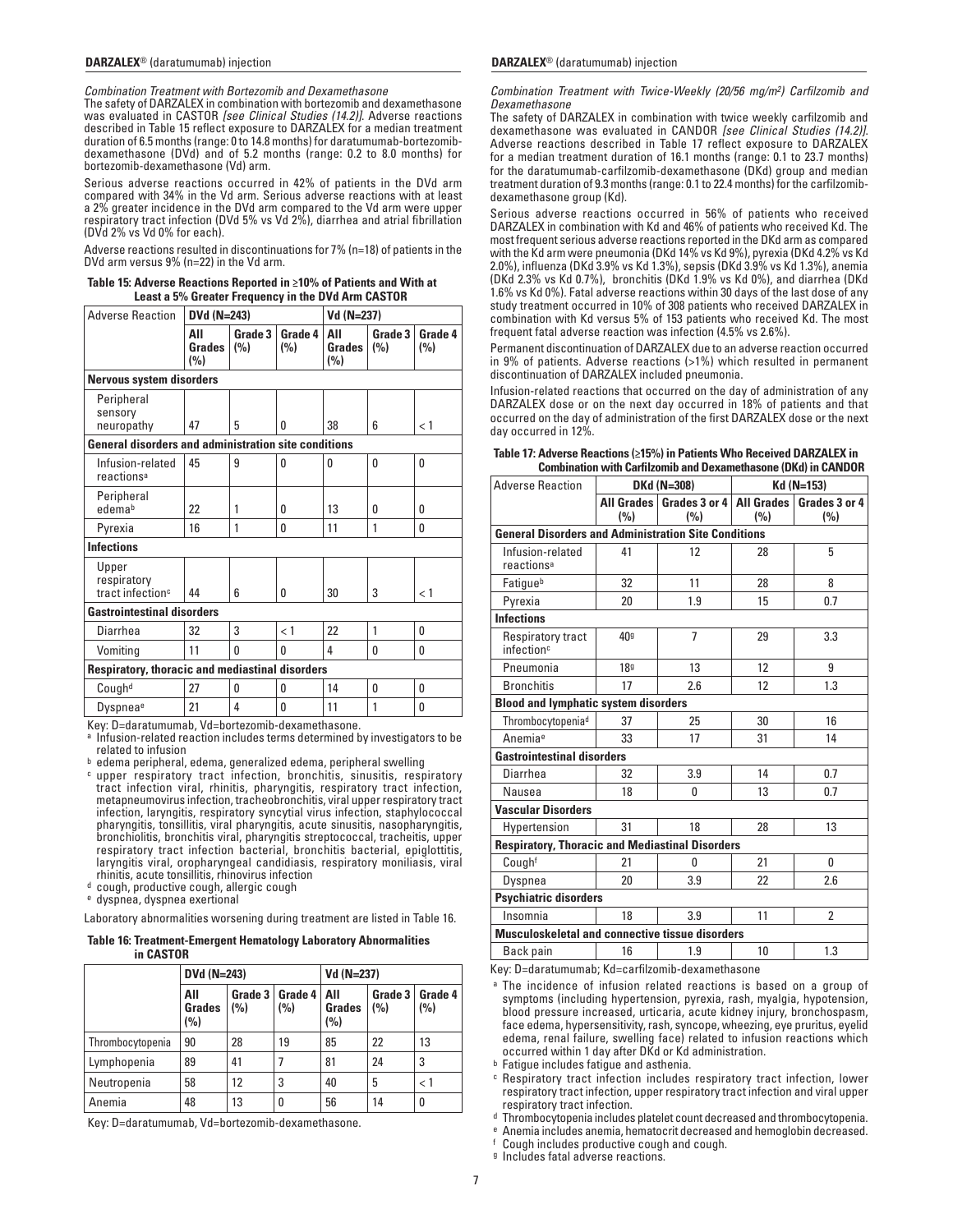*Adverse Reactions Occurring at a Frequency of < 15%*

- **Blood and lymphatic system disorders:** neutropenia, lymphopenia, leukopenia, febrile neutropenia
- **Cardiac disorders:** atrial fibrillation
- **Gastrointestinal disorders:** vomiting, constipation
- **General disorders and administration site conditions:** peripheral edema, asthenia, chills
- **Infections:** influenza, urinary tract infection, sepsis, septic shock
- **Metabolism and nutrition disorders:** decreased appetite, hyperglycemia, hypocalcemia, dehydration
- **Musculoskeletal and connective tissue disorders:** muscle spasms, arthralgia, musculoskeletal chest pain
- **Nervous system disorders:** headache, dizziness, peripheral sensory neuropathy, paresthesia, posterior reversible encephalopathy syndrome
- **Respiratory, thoracic and mediastinal disorders:** pulmonary edema
- **Skin and subcutaneous tissue disorders:** rash, pruritus

*Combination Treatment with Once-Weekly (20/70 mg/m2) Carfilzomib and Dexamethasone*

The safety of DARZALEX in combination with once-weekly carfilzomib and dexamethasone was evaluated in EQUULEUS *[see Clinical Studies (14.2)]*. Adverse reactions described in Table 18 reflect exposure to DARZALEX for a median treatment duration of 19.8 months (range: 0.3 to 34.5 months).

Serious adverse reactions were reported in 48% of patients. The most frequent serious adverse reactions reported were pneumonia (4.7%), upper respiratory tract infection (4.7%), basal cell carcinoma (4.7%), influenza (3.5%), general physical health deterioration (3.5%), and hypercalcemia (3.5%). Fatal adverse reactions within 30 days of the last dose of any study treatment occurred in 3.5% of patients who died of general physical health deterioration, multi-organ failure secondary to pulmonary aspergillosis, and disease progression.

Permanent discontinuation of DARZALEX due to an adverse reaction occurred in 8% of patients. No adverse reactions which resulted in permanent discontinuation of DARZALEX occurred in more than one patient.

Infusion-related reactions that occurred on the day of administration of any DARZALEX dose or on the next day occurred in 44% of patients. For patients who received the split first dose of DARZALEX, infusion-related reactions that occurred in 36% and 4% on the first and second day of administration of DARZALEX, respectively.

#### **Table 18: Adverse Reactions (≥15%) of Patients Who Received DARZALEX in Combination with Carfilzomib and Dexamethasone in EQUULEUS**

|                                                            | DKd (N=85)                          |          |  |  |
|------------------------------------------------------------|-------------------------------------|----------|--|--|
| <b>Adverse Reaction</b>                                    | All Grades (%)<br>Grades 3 or 4 (%) |          |  |  |
| <b>Blood and lymphatic system disorders</b>                |                                     |          |  |  |
| Thrombocytopenia <sup>a</sup>                              | 68                                  | 32       |  |  |
| Anemiab                                                    | 52                                  | 21       |  |  |
| Neutropenia <sup>c</sup>                                   | 31                                  | 21       |  |  |
| Lymphopeniad                                               | 29                                  | 25       |  |  |
| <b>General disorder and administration site conditions</b> |                                     |          |  |  |
| Fatique <sup>e</sup>                                       | 54                                  | 18       |  |  |
| Infusion-related reactionsf                                | 53                                  | 12       |  |  |
| Pvrexia                                                    | 37                                  | 1.2      |  |  |
| <b>Infections</b>                                          |                                     |          |  |  |
| Respiratory tract                                          | 53                                  | 3.5      |  |  |
| infection <sup>g</sup>                                     |                                     |          |  |  |
| <b>Bronchitis</b>                                          | 19                                  | 0        |  |  |
| Nasopharyngitis                                            | 18                                  | $\Omega$ |  |  |
| Influenza                                                  | 17                                  | 3.5      |  |  |
| <b>Gastrointestinal disorders</b>                          |                                     |          |  |  |
| Nausea                                                     | 42                                  | 1.2      |  |  |
| Vomiting                                                   | 40                                  | 1.2      |  |  |
| Diarrhea                                                   | 38                                  | 2.4      |  |  |
| Constipation                                               | 17                                  | $\Omega$ |  |  |
| Respiratory, thoracic and mediastinal disorders            |                                     |          |  |  |
| Dyspnea                                                    | 35                                  | 3.5      |  |  |
| Coughh                                                     | 33                                  | 0        |  |  |
| <b>Vascular disorders</b>                                  |                                     |          |  |  |
| Hypertension                                               | 33                                  | 20       |  |  |
| <b>Psychiatric disorders</b>                               |                                     |          |  |  |
| Insomnia                                                   | 33                                  | 4.7      |  |  |
| <b>Nervous system disorders</b>                            |                                     |          |  |  |
| Headache                                                   | 27                                  | 1.2      |  |  |
| Musculoskeletal and connective tissue disorders            |                                     |          |  |  |
| Back pain                                                  | 25                                  | 0        |  |  |
| Pain in extremity<br>$V = 1$ , $V = 1$ , $V = 1$           | 15                                  | 0        |  |  |

## **DARZALEX**® (daratumumab) injection **DARZALEX**® (daratumumab) injection

- a Thrombocytopenia includes platelet count decreased and thrombocytopenia.
- **b** Anemia includes anemia, hematocrit decreased and hemoglobin decreased.
- c Neutropenia includes neutrophil count decreased and neutropenia.
- d Lymphopenia includes lymphocyte count decreased and lymphopenia
- e Fatigue includes fatigue and asthenia.
- f The incidence of infusion related reactions is based on a group of symptoms (including hypertension, pyrexia, rash, myalgia, hypotension, blood pressure increased, urticaria, acute kidney injury, bronchospasm, face edema, hypersensitivity, rash, syncope, wheezing, eye pruritus, eyelid edema, renal failure, swelling face) related to infusion reactions which occurred within 1 day after DKd administration.
- g Respiratory tract infection includes respiratory tract infection, lower respiratory tract infection, upper respiratory tract infection and viral upper respiratory tract infection.
- h Cough includes productive cough and cough.

*Adverse Reactions Occurring at a Frequency of < 15%*

- **Blood and lymphatic system disorders:** leukopenia, febrile neutropenia
- **Cardiac disorders:** atrial fibrillation
- **Gastrointestinal disorders:** pancreatitis
- **General disorders and administration site conditions:** peripheral edema, chills
- **Infections:** pneumonia, urinary tract infection, sepsis, septic shock
- **Metabolism and nutrition disorders:** decreased appetite, hyperglycemia, dehydration, hypocalcemia
- **Musculoskeletal and connective tissue disorders:** muscle spasms, musculoskeletal chest pain, arthralgia
- **Nervous system disorders:** dizziness, paresthesia, peripheral sensory neuropathy
- **Skin and subcutaneous tissue disorders:** pruritus, rash

*Combination Treatment with Pomalidomide and Dexamethasone* The safety of DARZALEX in combination with pomalidomide and dexamethasone was evaluated in EQUULEUS *[see Clinical Studies (14.2)]*. Adverse reactions described in Table 19 reflect exposure to DARZALEX, pomalidomide and dexamethasone (DPd) for a median treatment duration of 6 months (range: 0.03 to 16.9 months).

The overall incidence of serious adverse reactions was 49%. Serious adverse reactions reported in ≥5% patients included pneumonia (7%). Adverse reactions resulted in discontinuations for 13% of patients.

| <b>Adverse Reaction</b>                                     | DPd (N=103)    |                |                          |  |
|-------------------------------------------------------------|----------------|----------------|--------------------------|--|
|                                                             | All Grades (%) | Grade $3$ (%)  | Grade $4$ $\frac{9}{6}$  |  |
| <b>General disorders and administration site conditions</b> |                |                |                          |  |
| Fatigue                                                     | 50             | 10             | 0                        |  |
| Infusion-related<br>reactions <sup>a</sup>                  | 50             | 4              | O                        |  |
| Pyrexia                                                     | 25             | 1              | 0                        |  |
| Chills                                                      | 20             | 0              | 0                        |  |
| Edema peripheral <sup>b</sup>                               | 17             | 4              | O                        |  |
| Asthenia                                                    | 15             | 0              | 0                        |  |
| Non-cardiac chest pain                                      | 15             | 0              | 0                        |  |
| Pain                                                        | 11             | U              | O                        |  |
| <b>Infections</b>                                           |                |                |                          |  |
| Upper respiratory tract<br>infection <sup>c</sup>           | 50             | 4              | 1                        |  |
| Pneumonia <sup>d</sup>                                      | 15             | 8              | $\overline{\phantom{a}}$ |  |
| <b>Respiratory, thoracic and mediastinal disorders</b>      |                |                |                          |  |
| Coughe                                                      | 43             | 1              | 0                        |  |
| Dyspneaf                                                    | 33             | 6              | 1                        |  |
| Nasal congestion                                            | 16             | 0              | O                        |  |
| <b>Gastrointestinal disorders</b>                           |                |                |                          |  |
| Diarrhea                                                    | 38             | 3              | 0                        |  |
| Constipation                                                | 33             | 0              | O                        |  |
| Nausea                                                      | 30             | 0              | 0                        |  |
| Vomiting                                                    | 21             | $\mathfrak{p}$ | O                        |  |
| <b>Musculoskeletal and connective tissue disorders</b>      |                |                |                          |  |
| Muscle spasms                                               | 26             | 1              | 0                        |  |
| Back pain                                                   | 25             | 6              | 0                        |  |
| Arthralgia                                                  | 22             | $\overline{2}$ | 0                        |  |
| Pain in extremity                                           | 15             | $\Omega$       | O                        |  |
| Bone pain                                                   | 13             | 4              | 0                        |  |
| Musculoskeletal chest<br>pain                               | 13             | $\overline{2}$ | 0                        |  |

**Table 19: Adverse Reactions With Incidence ≥10% Reported in EQUULEUS**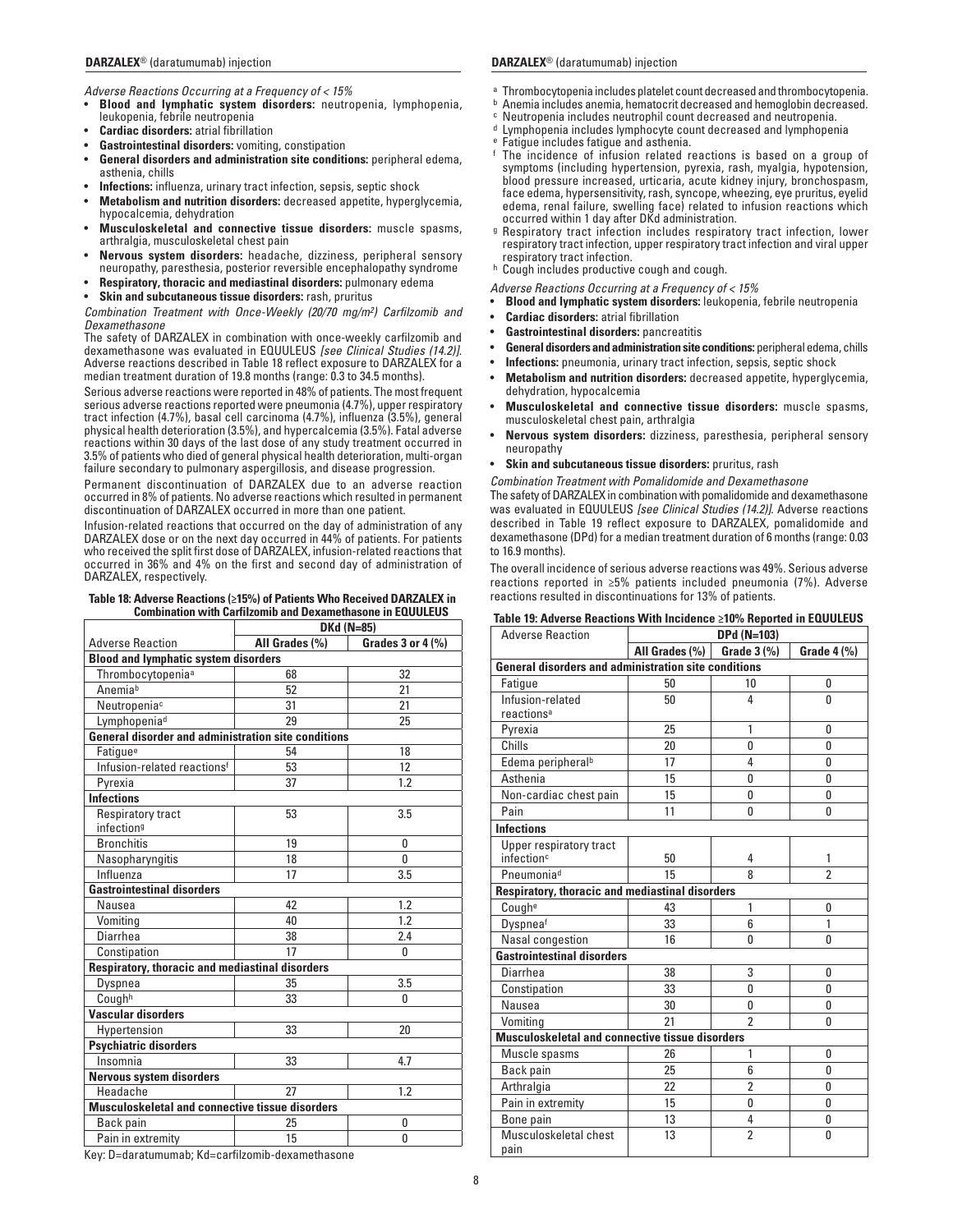## **Table 19: Adverse Reactions With Incidence ≥10% Reported in EQUULEUS (continued)**

| <b>Adverse Reaction</b>                   | DPd (N=103)                                                |   |  |  |  |
|-------------------------------------------|------------------------------------------------------------|---|--|--|--|
|                                           | Grade $3$ (%)<br>All Grades (%)<br>Grade $4$ $\frac{9}{6}$ |   |  |  |  |
| <b>Psychiatric disorders</b>              |                                                            |   |  |  |  |
| Insomnia                                  | 23                                                         | 2 |  |  |  |
| Anxiety                                   | 13                                                         |   |  |  |  |
|                                           | <b>Nervous system disorders</b>                            |   |  |  |  |
| <b>Dizziness</b>                          | 21                                                         | 2 |  |  |  |
| Tremor                                    | 19                                                         | 3 |  |  |  |
| Headache                                  | 17                                                         |   |  |  |  |
| <b>Metabolism and nutrition disorders</b> |                                                            |   |  |  |  |
| Hypokalemia                               | 16                                                         | 3 |  |  |  |
| Hyperglycemia                             | 13<br>5                                                    |   |  |  |  |
| Decreased appetite                        |                                                            |   |  |  |  |

Key: D=daratumumab, Pd=pomalidomide-dexamethasone.

a Infusion-related reaction includes terms determined by investigators to be

related to infusion<br>ʰ edema, edema peripheral, peripheral swelling.<br>¢ acute tonsillitis, bronchitis, laryngitis, nasopharyngitis, pharyngitis, respiratory syncytial virus infection, rhinitis, sinusitis, tonsillitis, upper respiratory tract infection<br>d lung infection, pneumonia, pneumonia aspiration<br>e cough, productive cough, allergic cough<br> $\frac{a}{t}$  dyspnea, dyspnea exertional

Laboratory abnormalities worsening during treatment are listed in Table 20.

#### **Table 20: Treatment-Emergent Hematology Laboratory Abnormalities in EQUULEUS**

|                  | <b>DPd (N=103)</b>       |                |                |  |
|------------------|--------------------------|----------------|----------------|--|
|                  | <b>All Grades</b><br>(%) | Grade 3<br>(%) | Grade 4<br>(%) |  |
| Neutropenia      | 95                       | 36             | 46             |  |
| Lymphopenia      | 94                       | 45             | 26             |  |
| Thrombocytopenia | 75                       | 10             |                |  |
| Anemia           | 57                       | 30             |                |  |

Key: D=daratumumab, Pd=pomalidomide-dexamethasone.

#### *Monotherapy*

The safety of DARZALEX was evaluated in 156 adult patients with relapsed and refractory multiple myeloma in three open-label, clinical trials. Patients received DARZALEX 16 mg/kg. The median duration of exposure was 3.3 months (range: 0.03 to 20.04 months).

Serious adverse reactions were reported in 51 (33%) patients. The most frequent serious adverse reactions were pneumonia (6%), general physical health deterioration (3%), and pyrexia (3%).

Adverse reactions resulted in treatment delay for 24 (15%) patients, most frequently for infections. Adverse reactions resulted in discontinuations for 6 (4%) patients.

Adverse reactions occurring in at least 10% of patients are presented in Table 21. Table 22 describes Grade 3–4 laboratory abnormalities reported at a rate of ≥10%.

| Table 21: Adverse Reactions With Incidence ≥10% in Patients With |
|------------------------------------------------------------------|
| <b>Multiple Myeloma Treated With DARZALEX 16 mg/kg</b>           |

|                                                             | <b>DARZALEX</b><br>$(N=156)$            |     |     |  |
|-------------------------------------------------------------|-----------------------------------------|-----|-----|--|
|                                                             | <b>All Grades</b><br>Grade 3<br>Grade 4 |     |     |  |
| <b>Adverse Reaction</b>                                     | (%)                                     | (%) | (%) |  |
| <b>General disorders and administration site conditions</b> |                                         |     |     |  |
| Infusion-related reaction <sup>a</sup>                      | 48                                      | 3   | O   |  |
| Fatique                                                     | 39                                      | 2   | n   |  |
| Pyrexia                                                     | 21                                      |     | N   |  |
| Chills                                                      | 10                                      | n   | n   |  |
| <b>Gastrointestinal disorders</b>                           |                                         |     |     |  |
| Nausea                                                      | 27                                      | N   | n   |  |
| Diarrhea                                                    | 16                                      |     | n   |  |
| Constipation                                                | 15                                      | n   | n   |  |
| Vomiting                                                    | 14                                      | N   | N   |  |
| <b>Musculoskeletal and connective tissue disorders</b>      |                                         |     |     |  |
| Back pain                                                   | 23                                      | 2   | U   |  |
| Arthralgia                                                  | 17                                      | n   | n   |  |
| Pain in extremity                                           | 15                                      |     | N   |  |
| Musculoskeletal chest pain                                  | 12                                      |     |     |  |

**Table 21: Adverse Reactions With Incidence ≥10% in Patients With Multiple Myeloma Treated With DARZALEX 16 mg/kg (continued)**

|                                                 | <b>DARZALEX</b><br>$N = 156$ |                    |     |  |  |  |
|-------------------------------------------------|------------------------------|--------------------|-----|--|--|--|
|                                                 | <b>All Grades</b>            | Grade 3<br>Grade 4 |     |  |  |  |
| <b>Adverse Reaction</b>                         | (%)                          | (%)                | (%) |  |  |  |
| Respiratory, thoracic and mediastinal disorders |                              |                    |     |  |  |  |
| Cough                                           | 21                           | 0                  | 0   |  |  |  |
| Nasal congestion                                | 17                           | n                  | O   |  |  |  |
| Dyspnea                                         | 15                           |                    | n   |  |  |  |
| <b>Infections</b>                               |                              |                    |     |  |  |  |
| Upper respiratory tract                         |                              |                    |     |  |  |  |
| infection                                       | 20                           |                    | n   |  |  |  |
| Nasopharyngitis                                 | 15                           | n                  | N   |  |  |  |
| Pneumoniab                                      | 11                           | 6                  | O   |  |  |  |
| <b>Metabolism and nutrition disorders</b>       |                              |                    |     |  |  |  |
| Decreased appetite                              | 15                           |                    | O   |  |  |  |
| <b>Nervous system disorders</b>                 |                              |                    |     |  |  |  |
| Headache                                        | 12                           |                    | O   |  |  |  |
| <b>Vascular disorders</b>                       |                              |                    |     |  |  |  |
| Hypertension                                    | 10                           | 5                  | O   |  |  |  |

a Infusion-related reaction includes terms determined by investigators to be related to infusion

**b** Pneumonia also includes the terms streptococcal pneumonia and lobar pneumonia.

## **Table 22: Treatment-Emergent Grade 3-4 Laboratory Abnormalities (≥10%)**

|                  | Daratumumab 16 mg/kg (N=156) |                         |                |
|------------------|------------------------------|-------------------------|----------------|
|                  | All Grades (%)               | Grade $3$ $\frac{9}{6}$ | Grade $4$ $\%$ |
| Lymphopenia      |                              | 30                      |                |
| Neutropenia      | 60                           |                         |                |
| Thrombocytopenia |                              | 10                      |                |
| Anemia           | 45                           | 19                      |                |

## Herpes Zoster Virus Reactivation

Prophylaxis for Herpes Zoster Virus reactivation was recommended for patients in some clinical trials of DARZALEX. In monotherapy studies, herpes zoster was reported in 3% of patients. In the combination therapy studies, herpes zoster was reported in 2-5% of patients receiving DARZALEX.

## Infections

Grade 3 or 4 infections were reported as follows:

- Relapsed/refractory patient studies: DVd: 21% vs. Vd: 19%; DRd: 28% vs.
- Rd: 23%; DPd: 28%; DKdª: 37%, Kdª: 29%; DKd<sup>b</sup>: 21%<br><sup>a</sup> where carfilzomib 20/56 mg/m<sup>2</sup> was administered twice-weekly
- where carfilzomib 20/70 mg/m<sup>2</sup> was administered once-weekly
- Newly diagnosed patient studies: D-VMP: 23%, VMP: 15%; DRd: 32%, Rd: 23%; DVTd: 22%; VTd: 20%.

Pneumonia was the most commonly reported severe (Grade 3 or 4) infection across studies. In active controlled studies, discontinuations from treatment due to infections occurred in 1-4% of patients.

Fatal infections (Grade 5) were reported as follows:

- Relapsed/refractory patient studies: DVd: 1%, Vd: 2%; DRd: 2%, Rd: 1%; DPd: 2%; DKda: 5%, Kda: 3%; DKdb: 0%
	- a where carfilzomib 20/56 mg/m<sup>2</sup> was administered twice-weekly
	- b where carfilzomib 20/70 mg/m<sup>2</sup> was administered once-weekly
- Newly diagnosed patient studies: D-VMP: 1%, VMP: 1%; DRd: 2%, Rd: 2%; DVTd: 0%, VTd: 0%.

Fatal infections were generally infrequent and balanced between the DARZALEX containing regimens and active control arms. Fatal infections were primarily due to pneumonia and sepsis.

#### Hepatitis B Virus (HBV) Reactivation

Hepatitis B virus reactivation has been reported in less than 1% of patients (including fatal cases) treated with DARZALEX in clinical trials.

#### Other Clinical Trials Experience

The following adverse reactions have been reported following administration of daratumumab and hyaluronidase for subcutaneous injection:

*Nervous System disorders:* Syncope

#### **6.2 Immunogenicity**

As with all therapeutic proteins, there is the potential for immunogenicity. The detection of antibody formation is highly dependent on the sensitivity and specificity of the assay. Additionally, the observed incidence of antibody (including neutralizing antibody) positivity in an assay may be influenced by several factors including assay methodology, sample handling, timing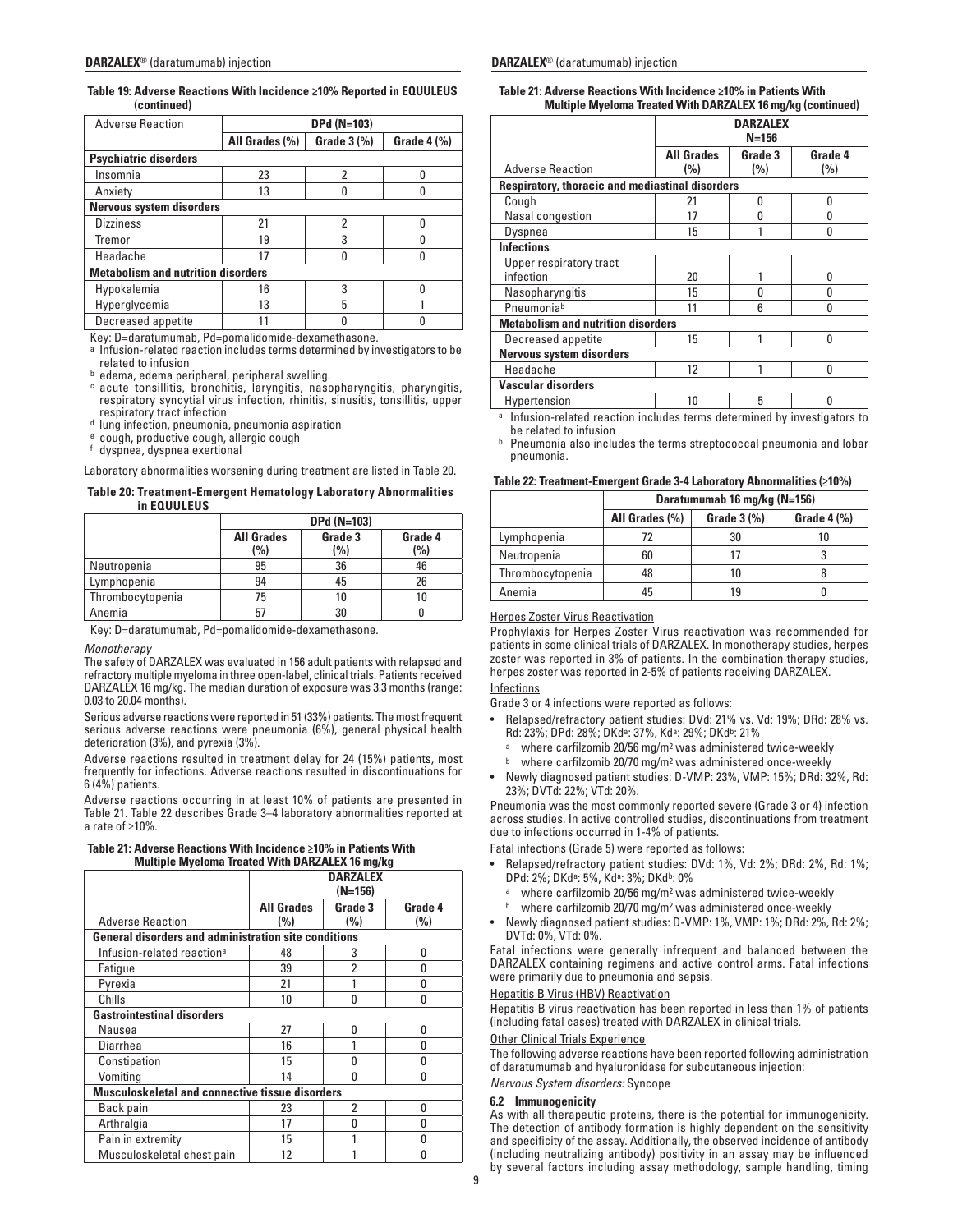of sample collection, concomitant medications, and underlying disease. For these reasons, comparison of the incidence of antibodies in the studies described below with the incidence of antibodies in other studies or to other daratumumab products may be misleading.

In clinical trials of patients with multiple myeloma treated with DARZALEX as monotherapy or as combination therapies, 0.35% (6/1,713) of patients developed treatment-emergent anti-daratumumab antibodies. Of those, 4 patients tested positive for neutralizing antibodies.

## **6.3 Postmarketing Experience**

The following adverse reactions have been identified during post-approval use of daratumumab. Because these reactions are reported voluntarily from a population of uncertain size, it is not always possible to reliably estimate their frequency or establish a causal relationship to drug exposure.

*Immune System disorders:* Anaphylactic reaction, IRR (including deaths) *Gastrointestinal disorders:* Pancreatitis

*Infections:* Cytomegalovirus, Listeriosis

## **7 DRUG INTERACTIONS**

## **7.1 Effects of Daratumumab on Laboratory Tests**

Interference with Indirect Antiglobulin Tests (Indirect Coombs Test)

Daratumumab binds to CD38 on RBCs and interferes with compatibility testing, including antibody screening and cross matching. Daratumumab interference mitigation methods include treating reagent RBCs with dithiothreitol (DTT) to disrupt daratumumab binding *[see References (15)]* or genotyping. Since the Kell blood group system is also sensitive to DTT treatment, supply K-negative units after ruling out or identifying alloantibodies using DTT-treated RBCs.

If an emergency transfusion is required, administer non-cross-matched ABO/ RhD-compatible RBCs per local blood bank practices.

Interference with Serum Protein Electrophoresis and Immunofixation Tests

Daratumumab may be detected on serum protein electrophoresis (SPE) and immunofixation (IFE) assays used for monitoring disease monoclonal immunoglobulins (M protein). False positive SPE and IFE assay results may occur for patients with IgG kappa myeloma protein impacting initial assessment of complete responses by International Myeloma Working Group (IMWG) criteria. In patients with persistent very good partial response, where daratumumab interference is suspected, consider using a FDAapproved daratumumab-specific IFE assay to distinguish daratumumab from any remaining endogenous M protein in the patient's serum, to facilitate determination of a complete response.

## **8 USE IN SPECIFIC POPULATIONS**

## **8.1 Pregnancy**

## Risk Summary

DARZALEX can cause fetal harm when administered to a pregnant woman. The assessment of associated risks with daratumumab products is based on the mechanism of action and data from target antigen CD38 knockout animal models *(see Data)*. There are no available data on the use of DARZALEX in pregnant women to evaluate drug-associated risk of major birth defects, miscarriage or adverse maternal or fetal outcomes. Animal reproduction studies have not been conducted.

The estimated background risk of major birth defects and miscarriage for the indicated population is unknown. All pregnancies have a background risk of birth defect, loss, or other adverse outcomes. In the U.S. general population, the estimated background risk of major birth defects and miscarriage in clinically recognized pregnancies is 2% to 4% and 15% to 20%, respectively.

The combination of DARZALEX and lenalidomide, pomalidomide, or thalidomide is contraindicated in pregnant women, because lenalidomide, pomalidomide, and thalidomide may cause birth defects and death of the unborn child. Lenalidomide, pomalidomide, and thalidomide are only available through a REMS program. Refer to the lenalidomide, pomalidomide, or thalidomide prescribing information on use during pregnancy.

## Clinical Considerations

## *Fetal/Neonatal Adverse Reactions*

Immunoglobulin G1 (IgG1) monoclonal antibodies are transferred across the placenta. Based on its mechanism of action, DARZALEX may cause depletion of fetal CD38 positive immune cells and decreased bone density. Defer administering live vaccines to neonates and infants exposed to DARZALEX *in utero* until a hematology evaluation is completed.

## **Data**

## *Animal Data*

Mice that were genetically modified to eliminate all CD38 expression (CD38 knockout mice) had reduced bone density at birth that recovered by 5 months of age. Data from studies using CD38 knockout animal models also suggest the involvement of CD38 in regulating humoral immune responses (mice), fetomaternal immune tolerance (mice), and early embryonic development (frogs).

## **8.2 Lactation**

#### Risk Summary

There is no data on the presence of daratumumab in human milk, the effects on the breastfed child, or the effects on milk production. Maternal immunoglobulin G is known to be present in human milk. Published data suggest that antibodies in breast milk do not enter the neonatal and infant circulations in substantial amounts. Because of the potential for serious adverse reactions in the breastfed child when DARZALEX is administered with lenalidomide, pomalidomide, or thalidomide, advise women not to breastfeed during treatment with DARZALEX. Refer to lenalidomide, pomalidomide, or thalidomide prescribing information for additional information.

## **8.3 Females and Males of Reproductive Potential**

DARZALEX can cause fetal harm when administered to a pregnant woman *[see Use in Specific Populations (8.1)]*.

## Pregnancy Testing

With the combination of DARZALEX with lenalidomide, pomalidomide, or thalidomide, refer to the lenalidomide, pomalidomide, or thalidomide labeling for pregnancy testing requirements prior to initiating treatment in females of reproductive potential.

## **Contraception**

Advise females of reproductive potential to use effective contraception during treatment with DARZALEX and for 3 months after the last dose. Additionally, refer to the lenalidomide, pomalidomide, or thalidomide labeling for additional recommendations for contraception.

### **8.4 Pediatric Use**

Safety and effectiveness of DARZALEX in pediatric patients have not been established.

### **8.5 Geriatric Use**

Of the 2,459 patients who received DARZALEX at the recommended dose, 38% were 65 to 74 years of age, and 15% were 75 years of age or older. No overall differences in effectiveness were observed between these patients and younger patients. The incidence of serious adverse reactions was higher in older than in younger patients *[see Adverse Reactions (6.1)]*. Among patients with relapsed and refractory multiple myeloma (n=1,213), the serious adverse reactions that occurred more frequently in patients 65 years and older were pneumonia and sepsis. Within the DKd group in CANDOR, fatal adverse reactions occurred in 14% of patients 65 years and older compared to 6% of patients less than 65 years. Among patients with newly diagnosed multiple myeloma who are ineligible for autologous stem cell transplant (n=710), the serious adverse reaction that occurred more frequently in patients 75 years and older was pneumonia.

## **11 DESCRIPTION**

Daratumumab is an immunoglobulin G1 kappa (IgG1κ) human monoclonal antibody that binds to CD38 antigen. It is produced in Chinese Hamster Ovary (CHO) cells using recombinant DNA technology. The molecular weight of daratumumab is approximately 148 kDa.

DARZALEX® (daratumumab) injection is supplied as a colorless to pale yellow preservative-free solution for intravenous use in a single-dose vial. The pH is 5.5.

Each DARZALEX 20 mL single-dose vial contains (NDC 57894-502-20) 400 mg daratumumab, glacial acetic acid (3.7 mg), mannitol (510 mg), polysorbate 20 (8 mg), sodium acetate trihydrate (59.3 mg), sodium chloride (70.1 mg), and Water for Injection, USP.

Each DARZALEX 5 mL single-dose vial contains (NDC 57894-502-05) 100 mg daratumumab, glacial acetic acid (0.9 mg), mannitol (127.5 mg), polysorbate 20 (2 mg), sodium acetate trihydrate (14.8 mg), sodium chloride (17.5 mg), and Water for Injection, USP.

Each DARZALEX 20 mL single-dose vial contains (NDC 57894-505-20) 400 mg daratumumab, L-histidine (7 mg), L-histidine hydrochloride monohydrate (32.6 mg), L-methionine (20 mg), polysorbate 20 (8 mg), sorbitol (1093 mg), and Water for Injection, USP.

Each DARZALEX 5 mL single-dose vial contains (NDC 57894-505-05) 100 mg daratumumab, L-histidine (1.8 mg), L-histidine hydrochloride monohydrate (8.2 mg), L-methionine (5 mg), polysorbate 20 (2 mg), sorbitol (273.3 mg), and Water for Injection, USP.

## **12 CLINICAL PHARMACOLOGY**

## **12.1 Mechanism of Action**

CD38 is a transmembrane glycoprotein (48 kDa) expressed on the surface of hematopoietic cells, including multiple myeloma and other cell types and tissues and has multiple functions, such as receptor mediated adhesion, signaling, and modulation of cyclase and hydrolase activity. Daratumumab is an IgG1κ human monoclonal antibody (mAb) that binds to CD38 and inhibits the growth of CD38 expressing tumor cells by inducing apoptosis directly through Fc mediated cross linking as well as by immune-mediated tumor cell lysis through complement dependent cytotoxicity (CDC), antibody dependent cell mediated cytotoxicity (ADCC) and antibody dependent cellular phagocytosis (ADCP). A subset of myeloid derived suppressor cells (CD38+MDSCs), regulatory T cells (CD38+ $T_{\text{regs}}$ ) and B cells (CD38+ $B_{\text{regs}}$ ) are decreased by daratumumab.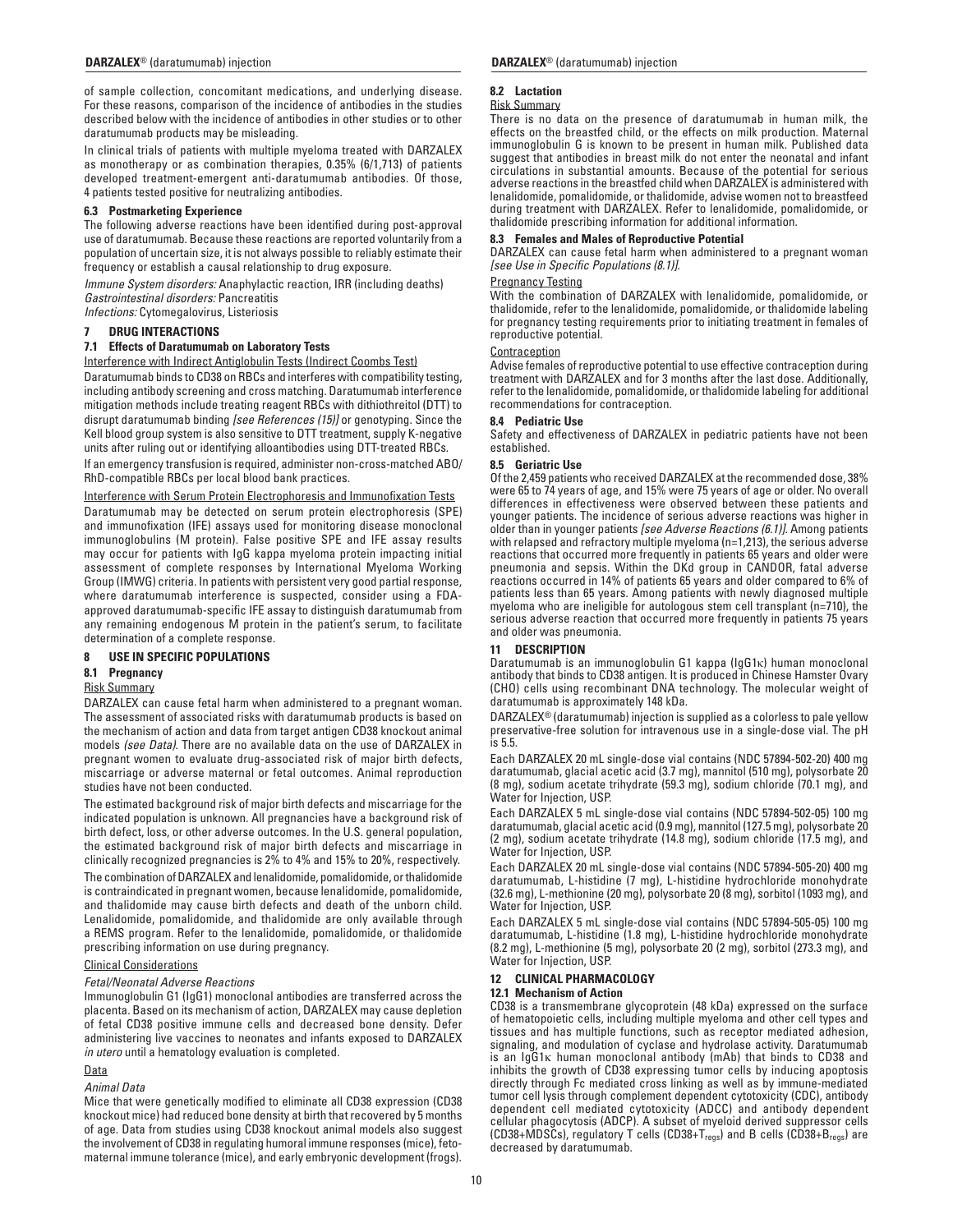## **12.2 Pharmacodynamics**

NK cells express CD38 and are susceptible to daratumumab mediated cell lysis. Decreases in absolute counts and percentages of total NK cells (CD16+CD56+) and activated (CD16+CD56dim) NK cells in peripheral whole blood and bone marrow were observed with DARZALEX treatment.

## Exposure-Response Relationship

The exposure-response relationship and time course of pharmacodynamics of DARZALEX have not been fully characterized.

## Cardiac Electrophysiology

DARZALEX as a large protein has a low likelihood of direct ion channel interactions. There is no evidence from non-clinical or clinical data to suggest that DARZALEX has the potential to delay ventricular repolarization.

#### **12.3 Pharmacokinetics**

Daratumumab area under the concentration-time curve (AUC) increases more than proportionally over a dosage range from 1 to 24 mg/kg (0.06 to 1.5 times the approved recommended dosage) as monotherapy or 1 to 16 mg/kg (0.06 to 1 time the approved recommended dosage) as combination therapy.

Following administration of the approved recommended dosage of DARZALEX as monotherapy or in combination therapy, the mean serum maximal concentration  $(C_{\text{max}})$  was approximately 2.7 to 3-fold higher at the end of weekly dosing compared to the first dose. The mean  $\pm$  standard deviation (SD) trough serum concentration  $(C_{min})$  at the end of weekly dosing was  $573 \pm 332$  µg/mL when DARZALEX was administered as monotherapy and 502 ± 196 to 607 ± 231 µg/mL when DARZALEX was administered as combination therapy. Split dosing of the first dose resulted in a different PK profile in the first day compared to single dosing; however, similar  $C_{\text{max}}$  and  $C_{\text{min}}$  concentrations were both predicted and observed following the administration of the second split dose on Week 1 Day 2.

When DARZALEX was administered as monotherapy, daratumumab steady state was achieved approximately 5 months into the every 4-week dosing period (by the 21<sup>st</sup> infusion). At steady state, daratumumab mean  $\pm$  SD accumulation ratio for  $C_{\text{max}}$  was 1.6  $\pm$  0.5.

## **Distribution**

Daratumumab volume of distribution was  $4.7 \pm 1.3$  L as monotherapy and  $4.4 \pm$ 1.5 L as combination therapy following administration of the approved dosage.

#### Elimination

Daratumumab clearance decreased with increasing dose and with multiple dosing. The mean  $\pm$  SD linear clearance was estimated to be 171.4  $\pm$ 95.3 mL/day and the mean  $\pm$  SD estimated terminal half-life associated with linear clearance was  $18 \pm 9$  days following administration of the approved recommended dosage of DARZALEX as monotherapy. Terminal half-life was similar when DARZALEX was administered as combination therapy.

## Specific Populations

No clinically significant differences in the pharmacokinetics of daratumumab as monotherapy or as combination therapy were observed based on sex, age (31 to 93 years), mild [total bilirubin 1 to 1.5 times upper limit of normal (ULN) or aspartate aminotransaminase (AST)>ULN] and moderate (total bilirubin 1.5 to 3 times ULN and any AST) hepatic impairment, or renal impairment [Creatinine clearance (CLcr) 15 -89 mL/min]. The effect of severe (total bilirubin >3 times ULN and any AST) hepatic impairment on daratumumab pharmacokinetics is unknown.

#### *Body Weight*

The central volume of distribution and clearance of daratumumab increased with increasing body weight.

## **13 NONCLINICAL TOXICOLOGY**

## **13.1 Carcinogenesis, Mutagenesis, Impairment of Fertility**

No carcinogenicity or genotoxicity studies have been conducted with daratumumab. No animal studies have been performed to evaluate the potential effects of daratumumab on reproduction or development, or to determine potential effects on fertility in males or females.

## **14 CLINICAL STUDIES**

## **14.1 Newly Diagnosed Multiple Myeloma**

Combination Treatment with Lenalidomide and Dexamethasone in Patients Ineligible for Autologous Stem Cell Transplant

MAIA (NCT02252172), an open-label, randomized, active-controlled trial, compared treatment with DARZALEX 16 mg/kg in combination with lenalidomide and low-dose dexamethasone (DRd) to treatment with lenalidomide and lowdose dexamethasone (Rd) in patients with newly diagnosed multiple myeloma ineligible for autologous stem cell transplant. Lenalidomide (25 mg once daily orally on Days 1-21 of repeated 28-day [4-week] cycles) was given with low dose oral or intravenous dexamethasone 40 mg/week (or a reduced dose of 20 mg/week for patients >75 years or body mass index [BMI] <18.5). On

DARZALEX infusion days, the dexamethasone dose was given as a pre-infusion medication. Treatment was continued in both arms until disease progression or unacceptable toxicity.

A total of 737 patients were randomized: 368 to the DRd arm and 369 to the Rd arm. The baseline demographic and disease characteristics were similar between the two treatment groups. The median age was 73 (range: 45-90) years, with 44% of the patients ≥75 years of age. Fifty-two percent (52%) of patients were male, 92% White, 4% Black or African American, and 1% Asian. Three percent (3%) of patients reported an ethnicity of Hispanic or Latino. Thirty-four (34%) had an Eastern Cooperative Oncology Group (ECOG) performance score of 0, 50% had an ECOG performance score of 1 and 17% had an ECOG performance score of ≥2. Twenty-seven percent had International Staging System (ISS) Stage I, 43% had ISS Stage II and 29% had ISS Stage III disease. Efficacy was evaluated by progression free survival (PFS) based on International Myeloma Working Group (IMWG) criteria.

MAIA demonstrated an improvement in Progression Free Survival (PFS) in the DRd arm as compared to the Rd arm; the median PFS had not been reached in the DRd arm and was 31.9 months in the Rd arm (hazard ratio [HR]=0.56; 95% CI: 0.43, 0.73; p<0.0001), representing 44% reduction in the risk of disease progression or death in patients treated with DRd.

#### **Figure 1: Kaplan-Meier Curve of PFS in MAIA**



369 332 307 280 254 236 219 200 149 94 50 Rd 18  $\mathcal{S}$ 2  $\Omega$ 368 347 335 320 309 300 290 271 203 146 86 35 11 D-Rd  $\mathbf{1}$  $\mathbf{0}$ 

After a median follow-up of 56 months, MAIA demonstrated an improvement in overall survival (OS) in the DRd arm as compared to the Rd arm (HR=0.68; 95% CI: 0.53, 0.86; p=0.0013), representing a 32% reduction in the risk of death in patients treated in the DRd arm. Median OS was not reached for either arm.

**Figure 2: Kaplan-Meier Curve of OS in MAIA**



No. at risk

Rd 369 351 343 336 324 317 308 300 294 281 270 258 251 241 232 223 213 183 134 85 42 14 D-Rd 368 350 346 344 338 334 328 316 305 302 297 286 280 273 266 255 249 228 170 118 63 22 6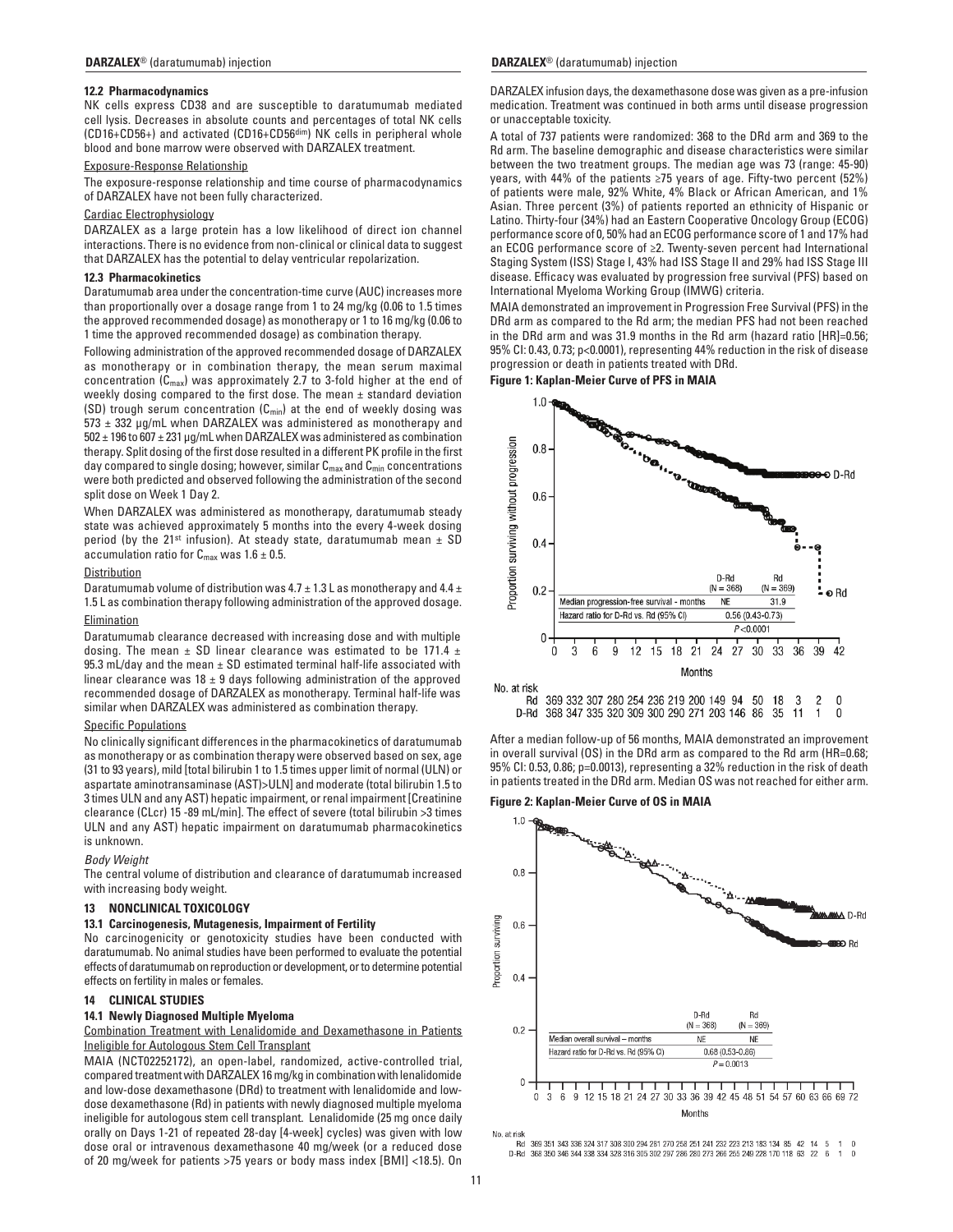Additional efficacy results from MAIA are presented in Table 23.

|                                                     | DRd (N=368)        | Rd (N=369)         |
|-----------------------------------------------------|--------------------|--------------------|
| Overall response (sCR+CR+VGPR+PR) n(%) <sup>a</sup> | 342 (92.9%)        | 300 (81.3%)        |
| p-valueb                                            | < 0.0001           |                    |
| Stringent complete response (sCR)                   | 112 (30.4%)        | 46 (12.5%)         |
| Complete response (CR)                              | 63 (17.1%)         | 46 (12.5%)         |
| Very good partial response (VGPR)                   | 117 (31.8%)        | 104 (28.2%)        |
| Partial response (PR)                               | 50 (13.6%)         | 104 (28.2%)        |
| $CR$ or better (sCR + CR)                           | 175 (47.6%)        | 92 (24.9%)         |
| p-valueb                                            | < 0.0001           |                    |
| VGPR or better (sCR + CR + VGPR)                    | 292 (79.3%)        | 196 (53.1%)        |
| p-valueb                                            | < 0.0001           |                    |
| MRD negativity rate <sup>a, c</sup> $n\frac{1}{6}$  | 89 (24.2%)         | 27 (7.3%)          |
| 95% CI (%)                                          | $(19.9\%, 28.9\%)$ | $(4.9\%, 10.5\%)$  |
| p-value <sup>d</sup>                                | < 0.0001           |                    |
| MRD negativity rate in patients with CR or          |                    |                    |
| betterc                                             |                    |                    |
| Number of patients with CR or better                | $N = 175$          | $N=92$             |
| MRD negativity rate n(%)                            | 89 (50.9%)         | 27 (29.3%)         |
| 95% CI (%)                                          | $(43.2\%, 58.5\%)$ | $(20.3\%, 39.8\%)$ |

## **Table 23: Additional Efficacy Results From MAIA<sup>a</sup>**

DRd=daratumumab-lenalidomide-dexamethasone; Rd=lenalidomidedexamethasone; MRD=minimal residual disease; CI=confidence interval

- <sup>a</sup> Based on intent-to-treat population
- <sup>b</sup> p-value from Cochran Mantel-Haenszel Chi-Squared test.
- c Based on threshold of 10-5 using a next-generation sequencing assay (clonoSEQ).
- <sup>d</sup> p-value from Fisher's exact test

In responders, the median time to response was 1.05 months (range: 0.2 to 12.1 months) in the DRd group and 1.05 months (range: 0.3 to 15.3 months) in the Rd group. The median duration of response had not been reached in the DRd group and was 34.7 months (95% CI: 30.8, not estimable) in the Rd group.

## Combination Treatment with Bortezomib, Melphalan and Prednisone (VMP) in Patients Ineligible for Autologous Stem Cell Transplant

ALCYONE (NCT02195479), an open-label, randomized, active-controlled trial, compared treatment with DARZALEX 16 mg/kg in combination with bortezomib, melphalan and prednisone (D-VMP), to treatment with VMP in patients with newly diagnosed multiple myeloma ineligible for autologous stem cell transplant. Bortezomib was administered by subcutaneous (SC) injection at a dose of 1.3 mg/m2 body surface area twice weekly at Weeks 1, 2, 4 and 5 for the first 6-week cycle (Cycle 1; 8 doses), followed by once weekly administrations at Weeks 1, 2, 4 and 5 for eight more 6-week cycles (Cycles 2-9; 4 doses per cycle). Melphalan at 9 mg/m2, and prednisone at 60 mg/m2 were orally administered on Days 1 to 4 of the nine 6-week cycles (Cycles 1-9). DARZALEX was continued until disease progression or unacceptable toxicity.

A total of 706 patients were randomized: 350 to the D-VMP arm and 356 to the VMP arm. The baseline demographic and disease characteristics were similar between the two treatment groups. The median age was 71 (range: 40- 93) years, with 30% of the patients ≥75 years of age. The majority were white (85%), female (54%), 25% had an ECOG performance score of 0, 50% had an ECOG performance score of 1 and 25% had an ECOG performance score of 2. Nineteen percent of patients had ISS Stage I, 42% had ISS Stage II and 38% had ISS Stage III disease. Efficacy was evaluated by PFS based on IMWG criteria and overall survival (OS).

ALCYONE demonstrated an improvement in PFS in the D-VMP arm as compared to the VMP arm (HR=0.50; 95% CI: 0.38, 0.65; p<0.0001), representing a 50% reduction in the risk of disease progression or death in patients treated with D-VMP. After a median follow-up of 40 months, the median PFS was 36.4 months (95% CI: 32.1, 45.9) in the D-VMP arm and 19.3 months (95% CI: 18.0, 20.4) in the VMP arm.

**Figure 3: Kaplan-Meier Curve of PFS in ALCYONEa**



## <sup>a</sup> PFS median follow-up of 16.5 months

After a median follow-up of 40 months, ALCYONE demonstrated an improvement in overall survival (OS) in the D-VMP arm as compared to the VMP arm (HR=0.60; 95% CI: 0.46, 0.80; p=0.0003), representing a 40% reduction in the risk of death in patients treated in the D-VMP arm. Median OS was not reached for either arm.

## **Figure 4: Kaplan-Meier Curve of OS in ALCYONE**



D-VMP 350 330 327 322 318 309 301 292 288 283 275 270 248 171 97 40 12 0 0

Additional efficacy results from ALCYONE are presented in Table 24.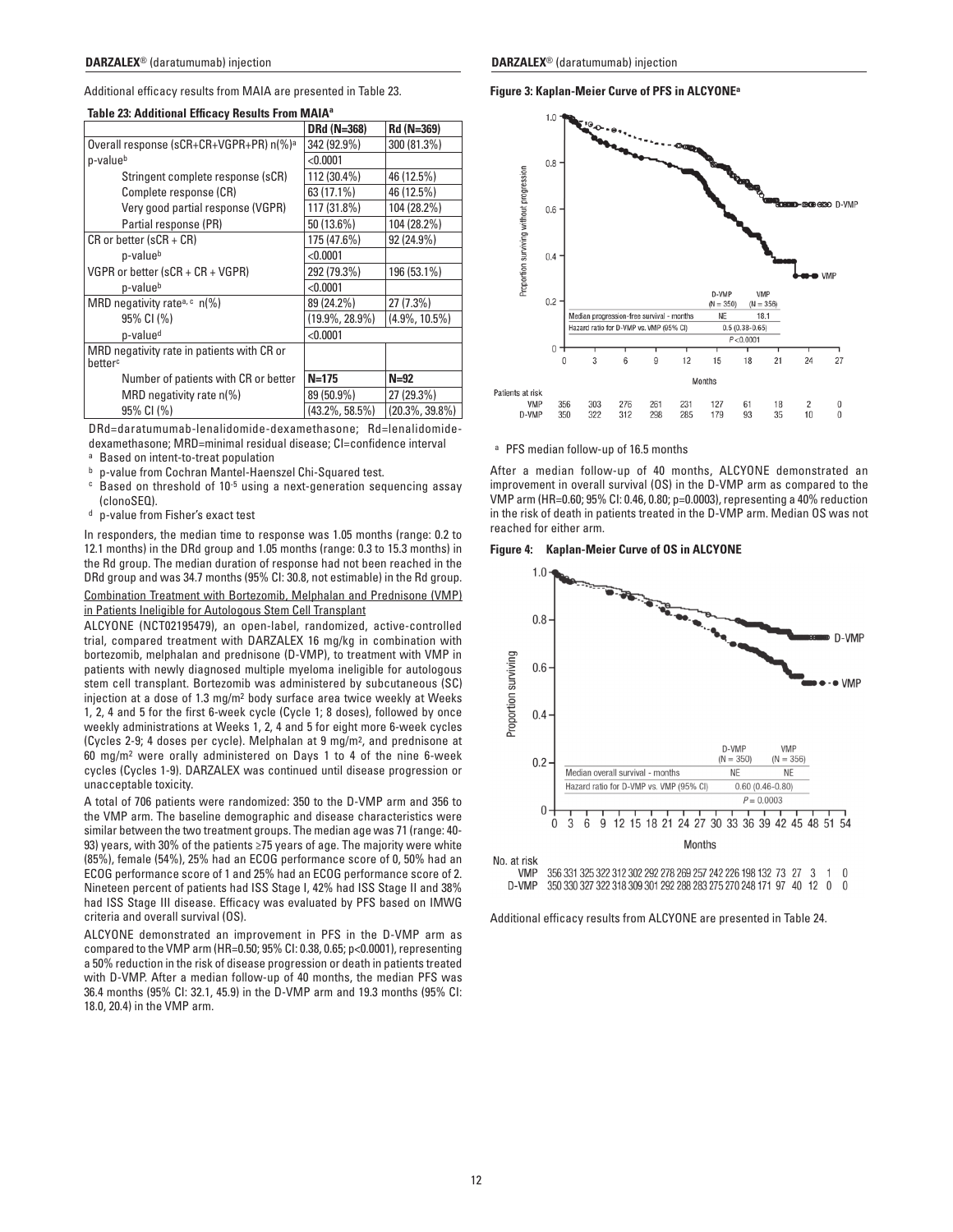| <b>Table 24: Additional Efficacy Results From ALCYONE</b> |  |  |  |  |
|-----------------------------------------------------------|--|--|--|--|
|-----------------------------------------------------------|--|--|--|--|

|                                                                   | D-VMP<br>$(N=350)$ | VMP<br>$(N=356)$ |
|-------------------------------------------------------------------|--------------------|------------------|
| Overall response (sCR+CR+VGPR+PR) n(%) <sup>a</sup>               | 318 (90.9%)        | 263 (73.9%)      |
| p-valueb                                                          | < 0.0001           |                  |
| Stringent complete response (sCR)                                 | 63 (18.0%)         | 25 (7.0%)        |
| Complete response (CR)                                            | 86 (24.6%)         | 62 (17.4%)       |
| Very good partial response (VGPR)                                 | 100 (28.6%)        | 90 (25.3%)       |
| Partial response (PR)                                             | 69 (19.7%)         | 86 (24.2%)       |
| MRD negativity rate <sup>a, c</sup> n(%)                          | 78 (22.3%)         | 22 (6.2%)        |
| 95% CI (%)                                                        | (18.0, 27.0)       | (3.9, 9.2)       |
| p-value <sup>d</sup>                                              | < 0.0001           |                  |
| MRD negativity rate in patients with CR or<br>better <sup>c</sup> |                    |                  |
| Number of patients with CR or better                              | $N = 149$          | $N=87$           |
| MRD negativity rate $n\frac{9}{6}$                                | 74 (49.7%)         | 22 (25.3%)       |
| 95% CI (%)                                                        | (41.4, 58.0)       | (16.6, 35.7)     |

D-VMP = daratumumab-bortezomib-melphalan-prednisone; VMP = bortezomib-melphalan-prednisone; MRD = minimal residual

- disease;  $CI =$  confidence interval<br><sup>a</sup> Based on intent-to-treat population
- **b** p-value from Cochran Mantel-Haenszel Chi-Squared test.
- c Based on threshold of 10-5 using a next-generation sequencing assay (clonoSEQ).
- <sup>d</sup> p-value from Fisher's exact test.

In responders, the median time to response was 0.79 months (range: 0.4 to 15.5 months) in the D-VMP group and 0.82 months (range: 0.7 to 12.6 months) in the VMP group. The median duration of response had not been reached in the D-VMP group and was 21.3 months (range: 0.5+, 23.7+) in the VMP group. Combination Treatment with Bortezomib, Thalidomide and Dexamethasone in Patients Eligible for Autologous Stem Cell Transplant (ASCT)

CASSIOPEIA (NCT02541383), an open-label, randomized, active-controlled trial compared induction and consolidation treatment with DARZALEX 16 mg/kg in combination with bortezomib, thalidomide and dexamethasone (DVTd) to treatment with bortezomib, thalidomide and dexamethasone (VTd) in patients with newly diagnosed multiple myeloma eligible for ASCT. The consolidation phase of treatment began a minimum of 30 days post-ASCT, when the patient had recovered sufficiently, and engraftment was complete. The trial was limited to patients 65 years of age and younger. Bortezomib was administered by subcutaneous (SC) injection or intravenous (IV) injection at a dose of 1.3 mg/m2 body surface area twice weekly for two weeks (Days 1, 4, 8, and 11) of repeated 28-day (4-week) induction treatment cycles (Cycles 1-4) and two consolidation cycles (Cycles 5 and 6) following ASCT after Cycle 4. Thalidomide was administered orally at 100 mg daily during the six bortezomib cycles. Dexamethasone (oral or intravenous) was administered at 40 mg on Days 1, 2, 8, 9, 15, 16, 22 and 23 of Cycles 1 and 2, and at 40 mg on Days 1-2 and 20 mg on subsequent dosing days (Days 8, 9, 15, 16) of Cycles 3-4. Dexamethasone 20 mg was administered on Days 1, 2, 8, 9, 15, 16 in Cycles 5 and 6. On the days of DARZALEX infusion, the dexamethasone dose was administered intravenously as a pre-infusion medication.

A total of 1,085 patients were randomized: 543 to the DVTd arm and 542 to the VTd arm. The baseline demographic and disease characteristics were similar between the two treatment groups. The median age was 58 years (range: 22 to 65 years). The majority were male (59%), 48% had an ECOG performance score of 0, 42% had an ECOG performance score of 1 and 10% had an ECOG performance score of 2. Forty percent had ISS Stage I, 45% had ISS Stage II and 15% had ISS Stage III disease.

Efficacy was evaluated by stringent Complete Response (sCR) rate at Day 100 post-transplant, Complete Response Rate (CR) at Day 100 post-transplant, and Progression-Free Survival (PFS).

|                                                     | <b>DVTd (N=543)</b> | <b>VTd (N=542)</b> |
|-----------------------------------------------------|---------------------|--------------------|
| Overall response (sCR+CR+VGPR+PR) n(%) <sup>a</sup> | 503 (92.6%)         | 487 (89.9%)        |
| Stringent complete response (sCR)                   | 157 (28.9%)         | 110 (20.3%)        |
| p-valueb                                            | 0.0010              |                    |
| Complete response (CR)                              | 54 (9.9%)           | 31(5.7%)           |
| Very good partial response (VGPR)                   | 242 (44.6%)         | 282 (52.0%)        |
| Partial response (PR)                               | $50(9.2\%)$         | 64 (11.8%)         |

#### **DARZALEX**® (daratumumab) injection **DARZALEX**® (daratumumab) injection

D-VTd = daratumumab-bortezomib-thalidomide-dexamethasone;

- $V T d = b$  ortezomib-thalidomide-dexamethasone<br>a Based on intent-to-treat population
- 
- **b** p-value from Cochran Mantel-Haenszel Chi-Squared test.

CASSIOPEIA demonstrated an improvement in PFS in the DVTd arm as compared to the VTd arm; with a median follow up of 18.8 months, the median PFS had not been reached in either arm. Treatment with DVTd resulted in a reduction in the risk of progression or death by 53% compared to VTd alone (HR=0.47; 95% CI: 0.33, 0.67; p<0.0001).

**Figure 5: Kaplan-Meier Curve of PFS in CASSIOPEIAa**



<sup>a</sup> based on interim analysis and the boundary for PFS was crossed.

## **14.2 Relapsed/Refractory Multiple Myeloma**

Combination Treatment with Lenalidomide and Dexamethasone

POLLUX (NCT02076009), an open-label, randomized, active-controlled trial, compared treatment with DARZALEX 16 mg/kg in combination with lenalidomide and low-dose dexamethasone (DRd) to treatment with lenalidomide and low-dose dexamethasone (Rd) in patients with multiple myeloma who had received at least one prior therapy. Lenalidomide (25 mg once daily orally on Days 1-21 of repeated 28-day [4-week] cycles) was given with low dose oral or intravenous dexamethasone 40 mg/week (or a reduced dose of 20 mg/week for patients >75 years or BMI <18.5). On DARZALEX infusion days, 20 mg of the dexamethasone dose was given as a pre-infusion medication and the remainder given the day after the infusion. For patients on a reduced dexamethasone dose, the entire 20 mg dose was given as a DARZALEX pre-infusion medication. Dose adjustments for lenalidomide and dexamethasone were applied according to manufacturer's prescribing information. Treatment was continued in both arms until disease progression or unacceptable toxicity.

A total of 569 patients were randomized; 286 to the DRd arm and 283 to the Rd arm. The baseline demographic and disease characteristics were similar between the DARZALEX and the control arm. The median patient age was 65 years (range 34 to 89 years), 11% were ≥75 years, 59% were male; 69% White, 18% Asian, and 3% African American. Patients had received a median of 1 prior line of therapy. Sixty-three percent (63%) of patients had received prior autologous stem cell transplantation (ASCT). The majority of patients (86%) received a prior PI, 55% of patients had received a prior immunomodulatory agent, including 18% of patients who had received prior lenalidomide; and 44% of patients had received both a prior PI and immunomodulatory agent. At baseline, 27% of patients were refractory to the last line of treatment. Eighteen percent (18%) of patients were refractory to a PI only, and 21% were refractory to bortezomib. Efficacy was evaluated by PFS based on IMWG criteria.

POLLUX demonstrated an improvement in PFS in the DRd arm as compared to the Rd arm (HR=0.37; 95% CI: 0.27, 0.52; p<0.0001), representing a 63% reduction in the risk of disease progression or death in patients treated with DRd. After a median follow-up of 55 months, the median PFS was 45.0 months (95% CI: 34.1, 53.9) in the DRd arm and was 17.5 months (95% CI: 13.9, 20.8) in the Rd arm.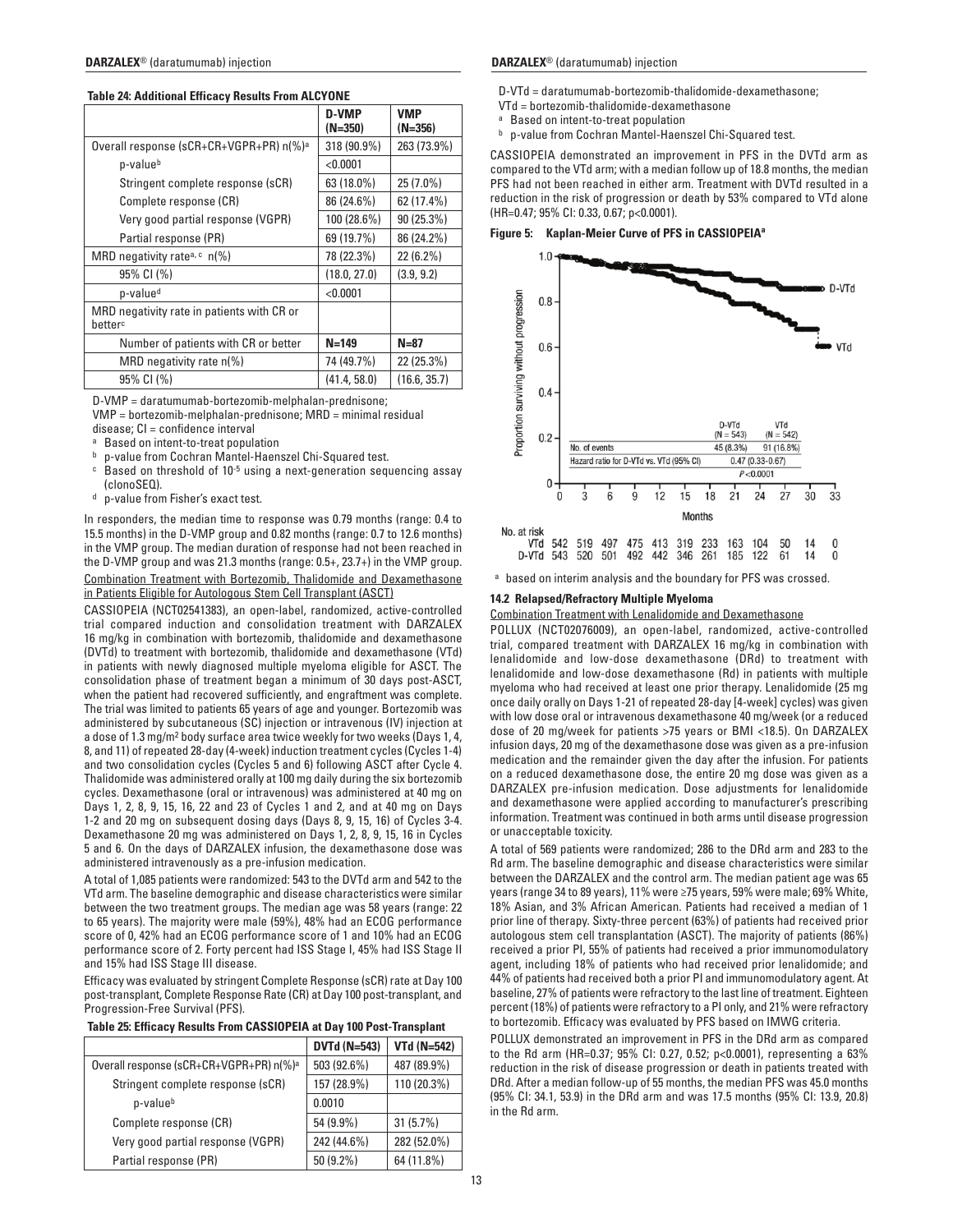## **Figure 6: Kaplan-Meier Curve of PFS in POLLUXa**



<sup>a</sup> PFS median follow-up of 13.5 months

Additional efficacy results from POLLUX are presented in Table 26.

#### **Table 26: Additional Efficacy Results From POLLUXa**

|                                   | DRd (N=286) | Rd (N=283)  |
|-----------------------------------|-------------|-------------|
| Overall response (sCR+CR+VGPR+PR) | 261 (91.3%) | 211 (74.6%) |
| p-valueb                          | < 0.0001    |             |
| Stringent complete response (sCR) | 51 (17.8%)  | $20(7.1\%)$ |
| Complete response (CR)            | 70 (24.5%)  | 33 (11.7%)  |
| Very good partial response (VGPR) | 92 (32.2%)  | 69 (24.4%)  |
| Partial response (PR)             | 48 (16.8%)  | 89 (31.4%)  |

DRd = daratumumab-lenalidomide-dexamethasone;

Rd = lenalidomide-dexamethasone

<sup>a</sup> Based on Intent-to-treat population

<sup>b</sup> p-value from Cochran Mantel-Haenszel Chi-Squared test.

In responders, the median time to response was 1 month (range: 0.9 to 13 months) in the DRd group and 1.1 months (range: 0.9 to 10 months) in the Rd group. The median duration of response had not been reached in the DRd group (range: 1+ to 19.8+ months) and was 17.4 months (range: 1.4 to 18.5+ months) in the Rd group.

With a median follow-up of 13.5 months, 75 deaths were observed; 30 in the DRd group and 45 in the Rd group.

## Combination Treatment with Bortezomib and Dexamethasone

CASTOR (NCT02136134), an open-label, randomized, active-controlled Phase 3 trial, compared treatment with DARZALEX 16 mg/kg in combination with bortezomib and dexamethasone (DVd), to treatment with bortezomib and dexamethasone (Vd) in patients with multiple myeloma who had received at least one prior therapy. Bortezomib was administered by SC injection or IV injection at a dose of 1.3 mg/m2 body surface area twice weekly for two weeks (Days 1, 4, 8, and 11) of repeated 21 day (3-week) treatment cycles, for a total of 8 cycles. Dexamethasone was administered orally at a dose of 20 mg on Days 1, 2, 4, 5, 8, 9, 11, and 12 of each of the 8 bortezomib cycles (80 mg/week for two out of three weeks of the bortezomib cycle) or a reduced dose of 20 mg/week for patients >75 years, BMI <18.5, poorly controlled diabetes mellitus or prior intolerance to steroid therapy. On the days of DARZALEX infusion, 20 mg of the dexamethasone dose was administered as a pre-infusion medication. For patients on a reduced dexamethasone dose, the entire 20 mg dose was given as a DARZALEX pre-infusion medication. Bortezomib and dexamethasone were given for 8 three-week cycles in both treatment arms; whereas DARZALEX was given until disease progression. However, dexamethasone 20 mg was continued as a DARZALEX pre-infusion medication in the DVd arm. Dose adjustments for bortezomib and dexamethasone were applied according to manufacturer's prescribing information.

A total of 498 patients were randomized; 251 to the DVd arm and 247 to the Vd arm. The baseline demographic and disease characteristics were similar between the DARZALEX and the control arm. The median patient age was 64 years (range 30 to 88 years); 12% were ≥75 years, 57% were male; 87% White, 5% Asian and 4% African American. Patients had received a median of 2 prior lines of therapy and 61% of patients had received prior autologous stem cell transplantation (ASCT). Sixty-nine percent (69%) of patients had received a prior PI (66% received bortezomib) and 76% of patients received an immunomodulatory agent (42% received lenalidomide). At baseline, 32% of patients were refractory to the last line of treatment and the proportions of patients refractory to any specific prior therapy were in general well balanced

#### **DARZALEX**® (daratumumab) injection **DARZALEX**® (daratumumab) injection

between the treatment groups. Thirty-three percent (33%) of patients were refractory to an immunomodulatory agent only, with 24% patients in the DVd arm and 33% of patients in the Vd arm respectively refractory to lenalidomide. Efficacy was evaluated by PFS based on IMWG criteria.

CASTOR demonstrated an improvement in PFS in the DVd arm as compared to the Vd arm (HR=0.39; 95% CI: 0.28, 0.53; p<0.0001), representing a 61% reduction in the risk of disease progression or death for patients treated with DVd versus Vd. After a median follow-up of 50 months, the median PFS was 16.7 months (95% CI: 13.1, 19.4) in the DVd arm and was 7.1 months (95% CI: 6.2, 7.7) in the Vd arm.

## **Figure 7: Kaplan-Meier Curve of PFS in CASTORa**



<sup>a</sup> PFS median follow-up of 7.4 months

Additional efficacy results from CASTOR are presented in Table 27.

## **Table 27: Additional Efficacy Results From CASTORa**

|                                   | DVd (N=251) | Vd (N=247)  |
|-----------------------------------|-------------|-------------|
| Overall response (sCR+CR+VGPR+PR) | 199 (79.3%) | 148 (59.9%) |
| P-valueb                          | < 0.0001    |             |
| Stringent complete response (sCR) | $11(4.4\%)$ | $5(2.0\%)$  |
| Complete response (CR)            | 35 (13.9%)  | $16(6.5\%)$ |
| Very good partial response (VGPR) | 96 (38.2%)  | 47 (19.0%)  |
| Partial response (PR)             | 57 (22.7%)  | 80 (32.4%)  |

DVd = daratumumab- bortezomib-dexamethasone;

Vd = bortezomib-dexamethasone

Based on Intent-to-treat population

<sup>b</sup> p-value from Cochran Mantel-Haenszel Chi-Squared test.

In responders, the median time to response was 0.8 months (range: 0.7 to 4 months) in the DVd group and 1.5 months (range: 0.7 to 5 months) in the Vd group. The median duration of response had not been reached in the DVd group (range: 1.4+ to 14.1+ months) and was 7.9 months (1.4+ to 12+ months) in the Vd group.

With a median follow-up of 7.4 months, 65 deaths were observed; 29 in the DVd group and 36 in the Vd group were observed.

#### Combination Treatment with Twice-Weekly (20/56 mg/m2) Carfilzomib and Dexamethasone

CANDOR (NCT03158688) was a randomized, open-label, multicenter trial which evaluated the combination of DARZALEX with twice-weekly carfilzomib and dexamethasone (DKd) versus twice-weekly carfilzomib and dexamethasone (Kd) in patients with relapsed or refractory multiple myeloma who had received at least 1 to 3 prior lines of therapy. Patients who had the following were excluded from the trial: known moderate or severe persistent asthma within the past 2 years, known chronic obstructive pulmonary disease (COPD) with a FEV1 <50% of predicted normal, and active congestive heart failure. Randomization was stratified by the ISS (stage 1 or 2 vs stage 3) at screening, prior proteasome inhibitor exposure (yes vs no), number of prior lines of therapy (1 vs ≥2), or prior cluster differentiation antigen 38 (CD38) antibody therapy (yes vs no).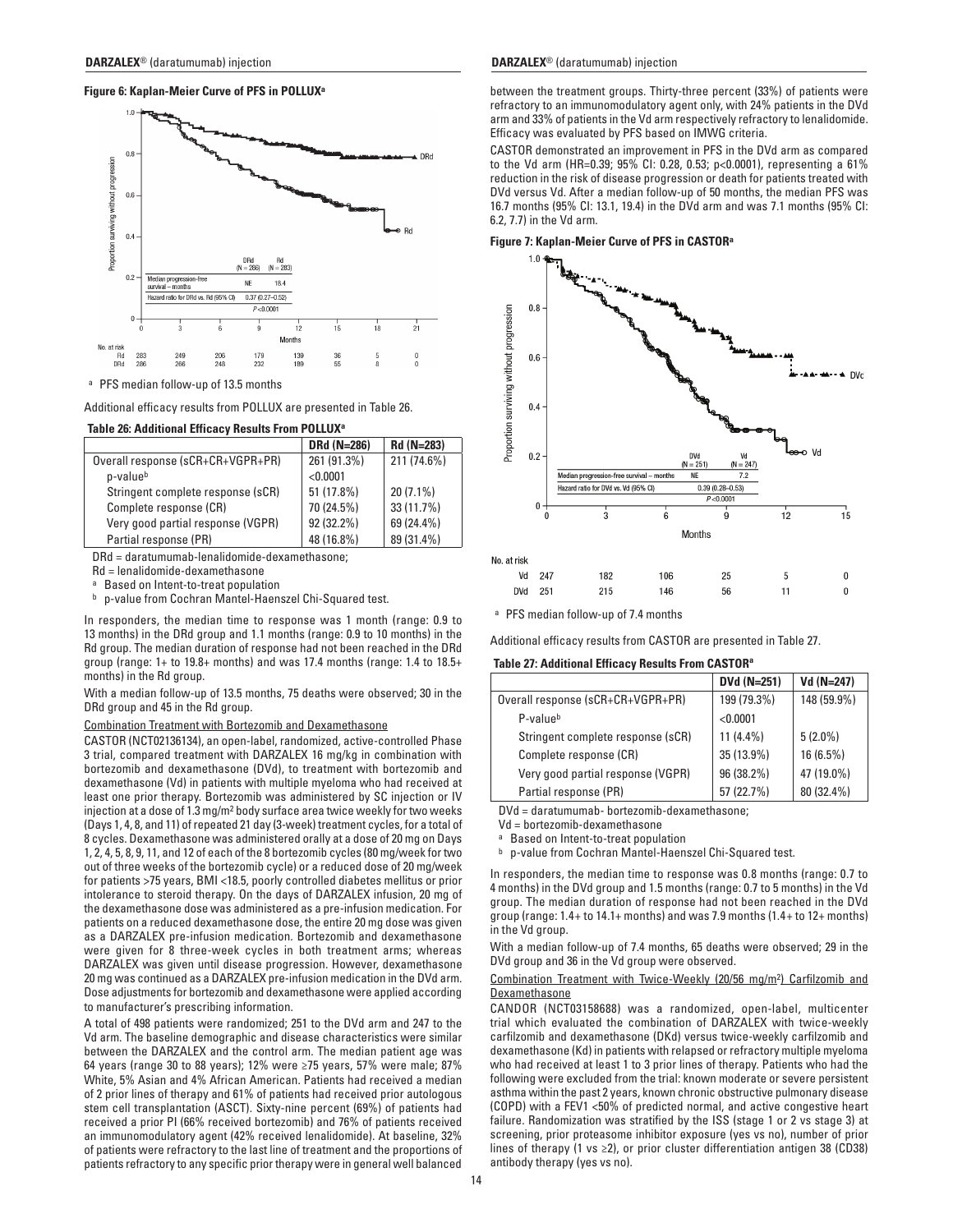DARZALEX was administered intravenously at a dose of 8 mg/kg in Cycle 1 on Days 1 and 2. Thereafter, DARZALEX was administered intravenously at a dose of 16 mg/kg on Days 8, 15 and 22 of Cycle 1; Days 1, 8 and 15 and 22 of Cycle 2; Days 1 and 15 of Cycles 3 to 6; and Day 1 of each 28-day cycle until disease progression. Carfilzomib was administered intravenously at a dose of 20 mg/m2 in Cycle 1 on Days 1 and 2; at a dose of 56 mg/m2 in Cycle 1 on Days 8, 9, 15, and 16 ; and at a dose 56 mg/m2 on Days 1, 2, 8, 9, 15, and 16 of each 28-day cycle thereafter. Dexamethasone 20 mg was administered orally or intravenously on Days 1, 2, 8, 9, 15 and 16 and then 40 mg orally or intravenously on Day 22 of each 28-day cycle. For patients >75 years on a reduced dexamethasone dose of 20 mg, the entire 20 mg dose was given as a DARZALEX pre-infusion medication on days when DARZALEX was administered. Dosing of dexamethasone was otherwise split across days when carfilzomib was administered in both study arms. Treatment was continued in both arms until disease progression or unacceptable toxicity.

A total of 466 patients were randomized; 312 to the DKd arm and 154 to the Kd arm. The baseline demographic and disease characteristics were similar between arms. The median age was 64 years (range 29 to 84 years), 9% were ≥75 years, 58% were male; 79% White, 14% Asian, and 2% Black. Patients had received a median of 2 prior lines of therapy and 58% of patients had received prior autologous stem cell transplantation (ASCT). The majority of patients (92%) received a prior PI and of those 34% were refractory to PI including regimen. Fourty-two percent (42%) of patients had received prior lenalidomide and of those, 33% were refractory to a lenalidomide containing regimen.

Efficacy was evaluated by IRC evaluation of PFS based on the IMWG response criteria. Efficacy results are provided in Figure 8. CANDOR demonstrated an improvement in PFS in the DKd arm as compared to the Kd arm; the median PFS had not been reached in the DKd arm and was 15.8 months in the Kd arm (hazard ratio [HR]=0.63; 95% CI: 0.46, 0.85; p=0.0014), representing 37% reduction in the risk of disease progression or death for patients treated with DKd versus Kd.

**Figure 8: Kaplan-Meier Curve of PFS in CANDOR**



Additional efficacy results from CANDOR are presented in Table 28.

| <b>Table 28: Additional Efficacy Results From CANDOR (Intent-to-Treat</b> |  |  |
|---------------------------------------------------------------------------|--|--|
| Population)                                                               |  |  |

|                                                          | <b>DKd (N=312)</b> | Kd (N=154) |
|----------------------------------------------------------|--------------------|------------|
| Overall response (sCR+CR+VGPR+PR) n(%)                   | 263 (84%)          | 115 (75%)  |
| 95% CI (%)                                               | (80, 88)           | (67, 81)   |
| p-value <sup>a</sup> (1-sided)                           | 0.0040             |            |
| Complete response (CR)                                   | 89 (28%)           | 16 (10%)   |
| Very good partial response (VGPR)                        | 127 (41%)          | 59 (38%)   |
| Partial response (PR)                                    | 47 (15%)           | 40 (26%)   |
| MRD [-] CR rate at 12 months $n\frac{9}{6}$ <sup>b</sup> | 39 (12%)           | $2(1.3\%)$ |
| 95% CI (%)                                               | (9, 17)            | (0.2, 4.6) |
| p-value <sup>a</sup> (1-sided)                           | < 0.0001           |            |
| MRD [-] CRb                                              | 43 (14%)           | $5(3.2\%)$ |

DKd = daratumumab-carfilzomib-dexamethasone; Kd =carfilzomibdexamethasone; MRD [-] CR=minimal residual disease; CI=confidence interval

p-value from the stratified Cochran Mantel-Haenszel Chi-Squared test b MRD[-]CR (at a 10-5 level) is defined as achievement of CR per IMWG-URC and MRD[-] status as assessed by the next-generation sequencing assay (ClonoSEQ)

#### **DARZALEX**® (daratumumab) injection **DARZALEX**® (daratumumab) injection

The median time to response was 1 month (range: 1 to 14 months) in the DKd group and 1 month (range: 1 to 10 months) in the Kd group. The median duration of response had not been reached in the DKd group and was 16.6 months (95% CI: 13.9, not estimable) in the Kd group.

Combination Treatment with Once-Weekly (20/70 mg/m2) Carfilzomib and Dexamethasone

EQUULEUS (NCT01998971) was an open-label, multi-cohort trial which evaluated the combination of DARZALEX with one-weekly carfilzomib and dexamethasone in patients with relapsed or refractory multiple myeloma who had received at least 1 to 3 prior lines of therapy. Patients who had the following were excluded from the trial: known moderate or severe persistent asthma within the past 2 years, known chronic obstructive pulmonary disease (COPD) with a FEV1 <50% of predicted normal, or active congestive heart failure (defined as New York Heart Association Class III-IV).

Ten patients were administered DARZALEX at a dose of 16 mg/kg intravenously on Cycle 1, Day 1 and the remaining patients were administered DARZALEX at a dose of 8 mg/kg intravenously on Cycle 1, Days 1 and 2. Thereafter, DARZALEX was administered intravenously at a dose of 16 mg/kg on Days 8, 15 and 22 of Cycle 1; Days 1, 8, 15 and 22 of Cycle 2; Days 1 and 15 of Cycles 3 to 6; and then Day 1 for the remaining cycles of each 28 day cycle. Carfilzomib was administered intravenously once weekly at a dose of 20 mg/m2 on Cycle 1 Day 1 and escalated to dose of 70 mg/m2 on Cycle 1 Days 8 and 15, and Days 1, 8, and 15 of each subsequent 28-day cycle. In Cycles 1 and 2, dexamethasone 20 mg was administered orally or intravenously on Days 1, 2, 8, 9, 15, 16, 22 and 23; in cycles 3 to 6, dexamethasone 20 mg was administered orally or intravenously on Days 1, 2, 15 and 16 and at a dose of 40 mg on Day 8 and 22; and in cycles 7 and thereafter, dexamethasone 20 mg was administered orally or intravenously on Days 1 and 2 and at a dose of 40 mg on Days 8, 15, and 22. For patients >75 years of age, dexamethasone 20 mg was administered orally or intravenously weekly after the first week. Treatment continued until disease progression or unacceptable toxicity.

The EQUULEUS trial enrolled 85 patients. The median patient age was 66 years (range: 38 to 85 years) with 9% of patients ≥75 years of age; 54% were male; 80% were White, 3.5% were Black and 3.5% were Asian. Patients in the study had received a median of 2 prior lines of therapy. Seventy-three percent (73%) of patients had received prior ASCT. All patients received prior bortezomib, and 95% of patients received prior lenalidomide. Fifty-nine percent (59%) of patients were refractory to lenalidomide and 29% of patients were refractory to both a PI an IMiD.

Efficacy results were based on overall response rate using IMWG criteria. Efficacy results are provided in Table 29. The median time to response was 0.95 months (range: 0.9, 14.3). The median duration of response was 28 months (95% CI: 20.5, not estimable).

# **N=85** Overall response rate (ORR) 69 (81%) 95% CI (%) (71, 89) Stringent complete response (sCR) 18 (21%) Complete response (CR) 12 (14%) Very good partial response (VGPR) 28 (33%) Partial response (PR) 11 (13%)

## **Table 29: Efficacy results for EQUULEUS**

ORR = sCR+CR+VGPR+PR

 $Cl =$  confidence interval

## Combination Treatment with Pomalidomide and Dexamethasone

EQUULEUS (NCT01998971) was an open-label trial in which 103 patients with multiple myeloma who had received a prior PI and an immunomodulatory agent, received 16 mg/kg DARZALEX in combination with pomalidomide and low-dose dexamethasone until disease progression. Pomalidomide (4 mg once daily orally on Days 1-21 of repeated 28-day [4-week] cycles) was given with low dose oral or intravenous dexamethasone 40 mg/week (reduced dose of 20 mg/week for patients >75 years or BMI <18.5). On DARZALEX infusion days, 20 mg of the dexamethasone dose was given as a pre-infusion medication and the remainder given the day after the infusion. For patients on a reduced dexamethasone dose, the entire 20 mg dose was given as a DARZALEX pre-infusion medication.

The median patient age was 64 years (range: 35 to 86 years) with 8% of patients ≥75 years of age. Patients in the study had received a median of 4 prior lines of therapy. Seventy-four percent (74%) of patients had received prior ASCT. Ninety-eight percent (98%) of patients received prior bortezomib treatment, and 33% of patients received prior carfilzomib. All patients received prior lenalidomide treatment, with 98% of patients previously treated with the combination of bortezomib and lenalidomide. Eighty nine percent (89%) of patients were refractory to lenalidomide and 71% refractory to bortezomib; 64% of patients were refractory to bortezomib and lenalidomide.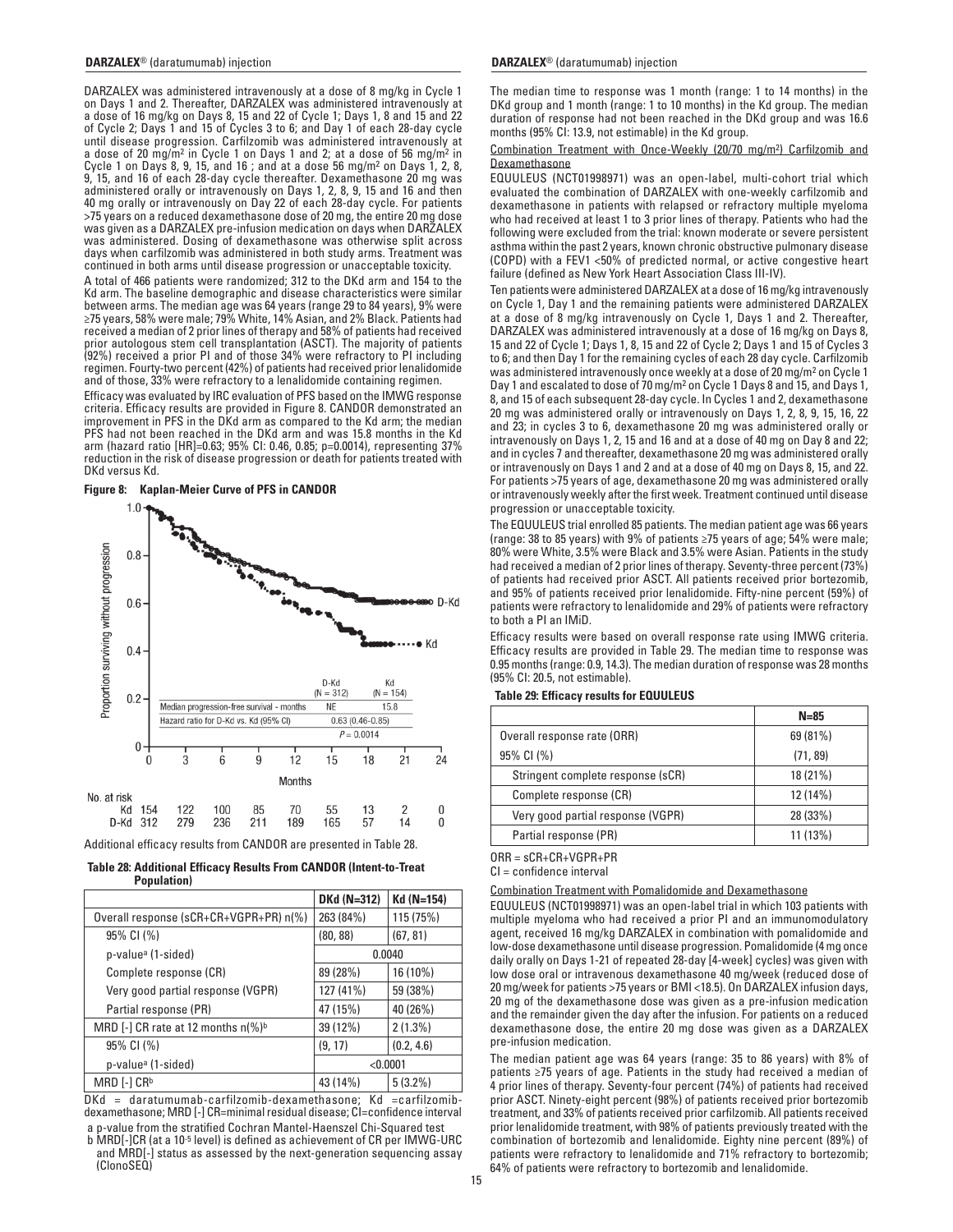Efficacy results were based on overall response rate as determined by Independent Review Committee using IMWG criteria (see Table 30).

## **Table 30: Efficacy Results for EQUULEUS**

|                                   | $N = 103$    |
|-----------------------------------|--------------|
| Overall response rate (ORR)       | 61 (59.2%)   |
| 95% CI (%)                        | (49.1, 68.8) |
| Stringent complete response (sCR) | $8(7.8\%)$   |
| Complete response (CR)            | $6(5.8\%)$   |
| Very good partial response (VGPR) | 29 (28.2%)   |
| Partial response (PR)             | 18 (17.5%)   |

ORR = sCR+CR+VGPR+PR

CI = Confidence Interval

The median time to response was 1 month (range: 0.9 to 2.8 months). The median duration of response was 13.6 months (range: 0.9+ to 14.6+ months).

## **Monotherapy**

SIRIUS (NCT01985126), was an open-label trial evaluating DARZALEX monotherapy in patients with relapsed or refractory multiple myeloma who had received at least 3 prior lines of therapy including a proteasome inhibitor and an immunomodulatory agent or who were double-refractory to a proteasome inhibitor and an immunomodulatory agent. In 106 patients, DARZALEX 16 mg/kg was administered with pre- and post-infusion medication. Treatment continued until unacceptable toxicity or disease progression.

The median patient age was 63.5 years (range: 31 to 84 years), 49% were male and 79% were White. Patients had received a median of 5 prior lines of therapy. Eighty percent of patients had received prior autologous stem cell transplantation (ASCT). Prior therapies included bortezomib (99%), lenalidomide (99%), pomalidomide (63%) and carfilzomib (50%). At baseline, 97% of patients were refractory to the last line of treatment, 95% were refractory to both, a proteasome inhibitor (PI) and immunomodulatory agent, and 77% were refractory to alkylating agents.

Efficacy results were based on overall response rate as determined by the Independent Review Committee assessment using IMWG criteria (see Table 31).

## **Table 31: Efficacy Results for SIRIUS**

|                                   | $N = 106$    |
|-----------------------------------|--------------|
| Overall response rate (ORR)       | 31 (29.2%)   |
| 95% CI (%)                        | (20.8, 38.9) |
| Stringent complete response (sCR) | $3(2.8\%)$   |
| Complete response (CR)            |              |
| Very good partial response (VGPR) | $10(9.4\%)$  |
| Partial response (PR)             | 18 (17.0%)   |

ORR = sCR+CR+VGPR+PR

CI = confidence interval

The median time to response was 1 month (range: 0.9 to 5.6 months). The median duration of response was 7.4 months (range: 1.2 to 13.1+ months).

Study GEN501 (NCT00574288) was an open-label dose escalation trial evaluating DARZALEX monotherapy in patients with relapsed or refractory multiple myeloma who had received at least 2 different cytoreductive therapies. In 42 patients, DARZALEX 16 mg/kg was administered with preand post-infusion medication. Treatment continued until unacceptable toxicity or disease progression.

The median patient age was 64 years (range: 44 to 76 years), 64% were male and 76% were White. Patients in the study had received a median of 4 prior lines of therapy. Seventy-four percent of patients had received prior ASCT. Prior therapies included bortezomib (100%), lenalidomide (95%), pomalidomide (36%) and carfilzomib (19%). At baseline, 76% of patients were refractory to the last line of treatment, 64% of patients were refractory to both, a PI and an immunomodulatory agent, and 60% of patients were refractory to alkylating agents.

Overall response rate was 36% (95% CI: 21.6, 52.0%) with 1 CR and 3 VGPR. The median time to response was 1 month (range: 0.5 to 3.2 months). The median duration of response was not estimable (range: 2.2 to 13.1+ months).

## **15 REFERENCES**

1. Chapuy, CI, RT Nicholson, MD Aguad, et al., 2015, Resolving the daratumumab interference with blood compatibility testing, Transfusion, 55:1545-1554 (accessible at http://onlinelibrary.wiley.com/doi/10.1111/ trf.13069/epdf).

## **DARZALEX**® (daratumumab) injection **DARZALEX**® (daratumumab) injection

## **16 HOW SUPPLIED/STORAGE AND HANDLING**

## How Supplied

DARZALEX® (daratumumab) injection is a colorless to pale yellow, preservative-free solution for intravenous infusion.

NDC 57894-502-05 and NDC 57894-505-05 each contain one 100 mg/5 mL single-dose vial

NDC 57894-502-20 and NDC 57894-505-20 each contain one 400 mg/20 mL single-dose vial

### Storage and Stability

Store in a refrigerator at 2°C to 8°C (36°F to 46°F).

Do not freeze or shake. Protect from light. This product contains no preservative.

## **17 PATIENT COUNSELING INFORMATION**

Advise the patient to read the FDA-approved patient labeling (Patient Information).

## Infusion-Related Reactions

Advise patients to seek immediate medical attention for any of the following signs and symptoms of infusion-related reactions: itchy, runny or blocked nose; fever, chills, nausea, vomiting, throat irritation, cough, headache, dizziness or lightheadedness, tachycardia, chest discomfort, wheezing, shortness of breath or difficulty breathing, itching, and blurred vision *[see Warnings and Precautions (5.1)]*.

### Neutropenia

Advise patients to contact their healthcare provider if they have a fever *[see Warnings and Precautions (5.3)]*.

## **Thrombocytopenia**

Advise patients to contact their healthcare provider if they notice signs of bruising or bleeding *[see Warnings and Precautions (5.4)]*.

## Interference with Laboratory Tests

Advise patients to inform their healthcare providers, including personnel at blood transfusion centers that they are taking DARZALEX, in the event of a planned transfusion *[see Warnings and Precautions (5.2)]*.

Advise patients that DARZALEX can affect the results of some tests used to determine complete response in some patients and additional tests may be needed to evaluate response *[see Warnings and Precautions (5.5)]*.

## Hepatitis B Virus (HBV) Reactivation

Advise patients to inform healthcare providers if they have ever had or might have a hepatitis B infection and that DARZALEX could cause hepatitis B virus to become active again *[see Adverse Reactions (6.1)].*

#### Embryo-Fetal Toxicity

Advise pregnant women of the potential hazard to a fetus. Advise females of reproductive potential to inform their healthcare provider of a known or suspected pregnancy *[see Warnings and Precautions (5.6), Use in Specific Populations (8.1, 8.3)]*.

Advise females of reproductive potential to avoid becoming pregnant during treatment with DARZALEX and for 3 months after the last dose *[see Use in Specific Populations (8.1, 8.3)]*.

Advise patients that lenalidomide, pomalidomide, or thalidomide has the potential to cause fetal harm and has specific requirements regarding contraception, pregnancy testing, blood and sperm donation, and transmission in sperm. Lenalidomide, pomalidomide, and thalidomide are only available through a REMS program *[see Use in Specific Populations (8.1, 8.3)]*.

## Hereditary Fructose Intolerance (HFI)

DARZALEX contains sorbitol. Advise patients with HFI of the risks related to sorbitol *[see Description (11)]*.

Manufactured by: Janssen Biotech, Inc. Horsham, PA 19044 U.S. License Number 1864

© 2015-2021 Janssen Pharmaceutical Companies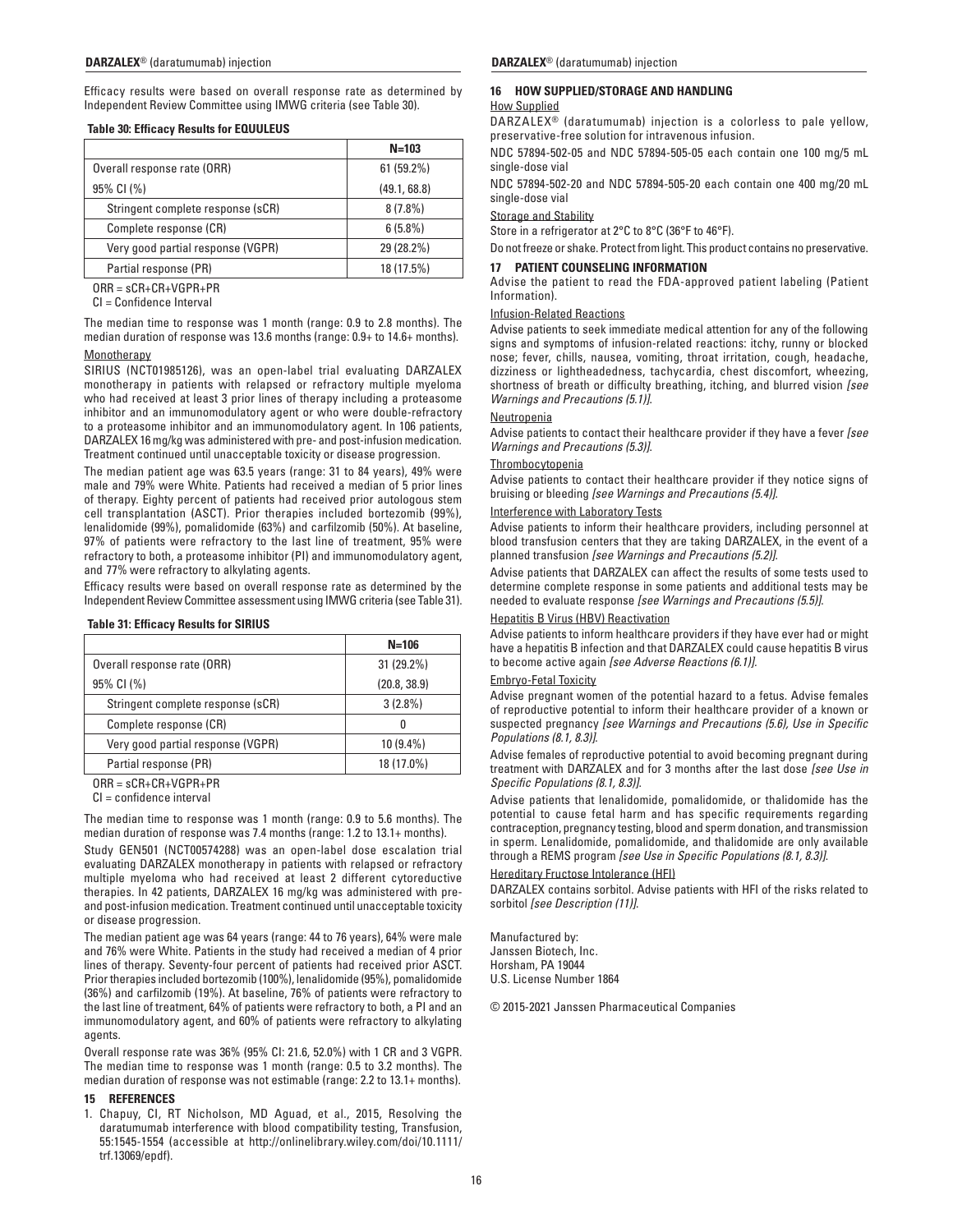# **PATIENT INFORMATION DARZALEX® (Dar'-zah-lex) (daratumumab) injection, for intravenous use**

# **What is DARZALEX?**

DARZALEX is a prescription medicine used to treat adults with multiple myeloma:

- in combination with the medicines lenalidomide and dexamethasone in people with newly diagnosed multiple myeloma who cannot receive a type of stem cell transplant that uses their own stem cells (autologous stem cell transplant) and in people whose multiple myeloma has come back or did not respond to treatment who have received at least one prior medicine to treat multiple myeloma.
- in combination with the medicines bortezomib, melphalan and prednisone, in people with newly diagnosed multiple myeloma who cannot receive a type of stem cell transplant that uses their own stem cells (autologous stem cell transplant).
- in combination with the medicines bortezomib, thalidomide, and dexamethasone in newly diagnosed people who are eligible to receive a type of stem cell transplant that uses their own stem cells (autologous stem cell transplant).
- in combination with the medicines bortezomib and dexamethasone, in people who have received at least one prior medicine to treat multiple myeloma.
- in combination with the medicines carfilzomib and dexamethasone, in people whose multiple myeloma has come back or did not respond to treatment who have received one to three prior medicines to treat multiple myeloma.
- in combination with the medicines pomalidomide and dexamethasone in people who have received at least two prior medicines to treat multiple myeloma, including lenalidomide and a proteasome inhibitor.
- alone in people who have received at least three prior medicines, including a proteasome inhibitor and an immunomodulatory agent, **or** did not respond to a proteasome inhibitor and an immunomodulatory agent.

It is not known if DARZALEX is safe and effective in children.

# **Do not receive DARZALEX:**

• if you have a history of a severe allergic reaction to daratumumab or any of the ingredients in DARZALEX. See the end of this leaflet for a complete list of ingredients in DARZALEX.

**Before you receive DARZALEX, tell your healthcare provider about all of your medical conditions, including if you:**

- have a history of breathing problems.
- have had shingles (herpes zoster).
- have ever had or might now have a hepatitis B infection as DARZALEX could cause hepatitis B virus to become active again. Your healthcare provider will check you for signs of this infection before, during and for some time after treatment with DARZALEX. Tell your healthcare provider right away if you get worsening tiredness or yellowing of your skin or white part of your eyes.
- have hereditary fructose intolerance (HFI). DARZALEX contains sorbitol. Sorbitol is a source of fructose. People with HFI cannot break down fructose, which may cause serious side effects.
- are pregnant or plan to become pregnant. DARZALEX may harm your unborn baby. Tell your healthcare provider right away if you become pregnant or think that you may be pregnant during treatment with DARZALEX.
	- ° Females who are able to become pregnant should use an effective method of birth control (contraception) during treatment and for 3 months after your last dose of DARZALEX. Talk to your healthcare provider about birth control methods that you can use during this time.
	- ° Before starting DARZALEX in combination with lenalidomide, pomalidomide, or thalidomide, females and males must agree to the instructions in the lenalidomide, pomalidomide, or thalidomide REMS program.
		- <sup>n</sup> The lenalidomide, pomalidomide, and thalidomide REMS has more information about effective methods of birth control, pregnancy testing, and blood donation for females who can become pregnant.
		- For males who have female partners who can become pregnant, there is information in the lenalidomide, pomalidomide, and thalidomide REMS about sperm donation and how lenalidomide, pomalidomide, and thalidomide can pass into human semen.
- are breastfeeding or plan to breastfeed. It is not known if DARZALEX passes into your breast milk. You should not breastfeed during treatment with DARZALEX. Talk to your healthcare provider about the best way to feed your baby during treatment with DARZALEX.

**Tell your healthcare provider about all the medicines you take,** including prescription and over-the-counter medicines, vitamins, and herbal supplements.